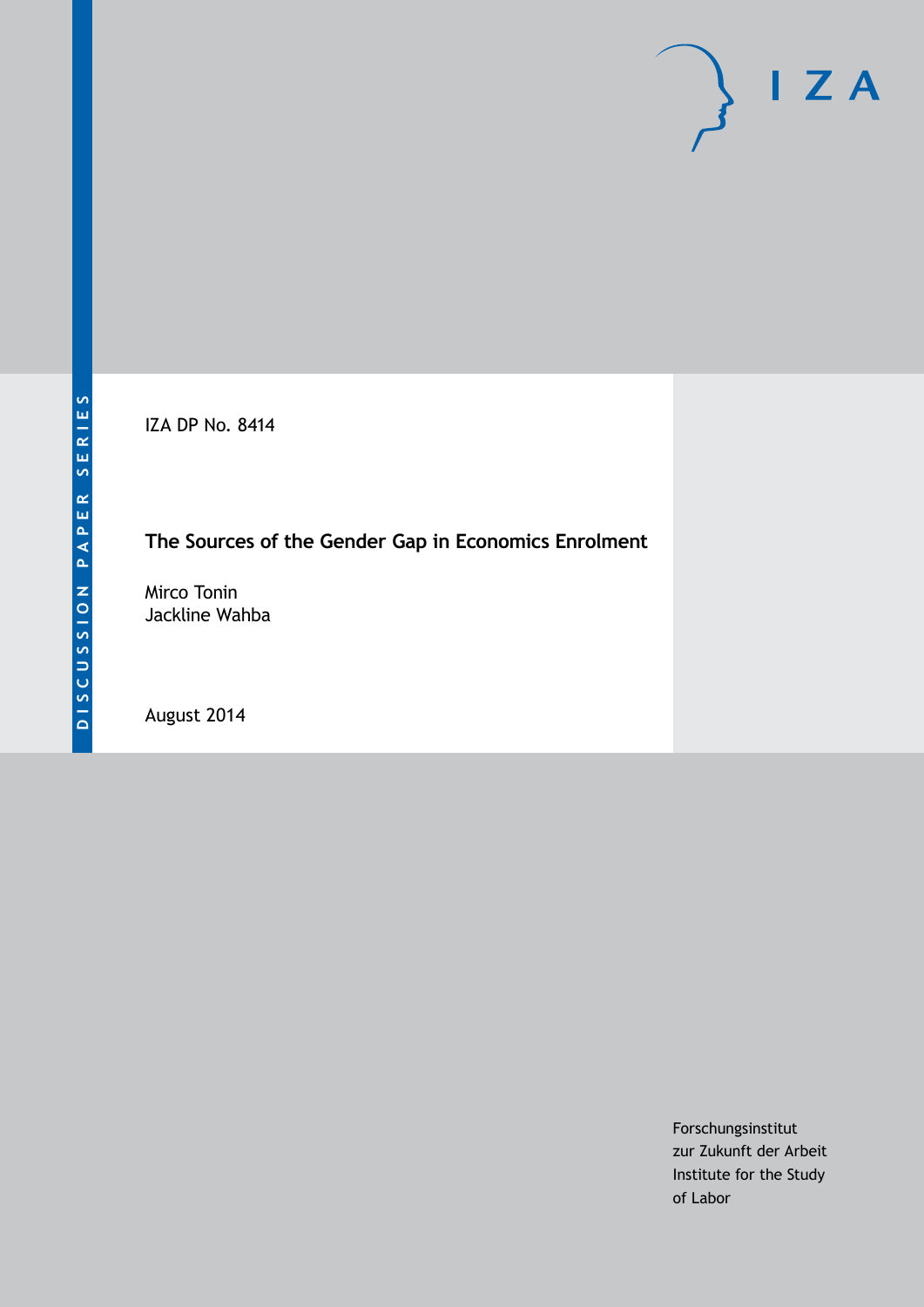# **The Sources of the Gender Gap in Economics Enrolment**

### **Mirco Tonin**

*University of Southampton, CEU, CESifo and IZA*

### **Jackline Wahba**

*University of Southampton and IZA*

### Discussion Paper No. 8414 August 2014

IZA

P.O. Box 7240 53072 Bonn **Germany** 

Phone: +49-228-3894-0 Fax: +49-228-3894-180 E-mail: [iza@iza.org](mailto:iza@iza.org)

Any opinions expressed here are those of the author(s) and not those of IZA. Research published in this series may include views on policy, but the institute itself takes no institutional policy positions. The IZA research network is committed to the IZA Guiding Principles of Research Integrity.

The Institute for the Study of Labor (IZA) in Bonn is a local and virtual international research center and a place of communication between science, politics and business. IZA is an independent nonprofit organization supported by Deutsche Post Foundation. The center is associated with the University of Bonn and offers a stimulating research environment through its international network, workshops and conferences, data service, project support, research visits and doctoral program. IZA engages in (i) original and internationally competitive research in all fields of labor economics, (ii) development of policy concepts, and (iii) dissemination of research results and concepts to the interested public.

<span id="page-1-0"></span>IZA Discussion Papers often represent preliminary work and are circulated to encourage discussion. Citation of such a paper should account for its provisional character. A revised version may be available directly from the author.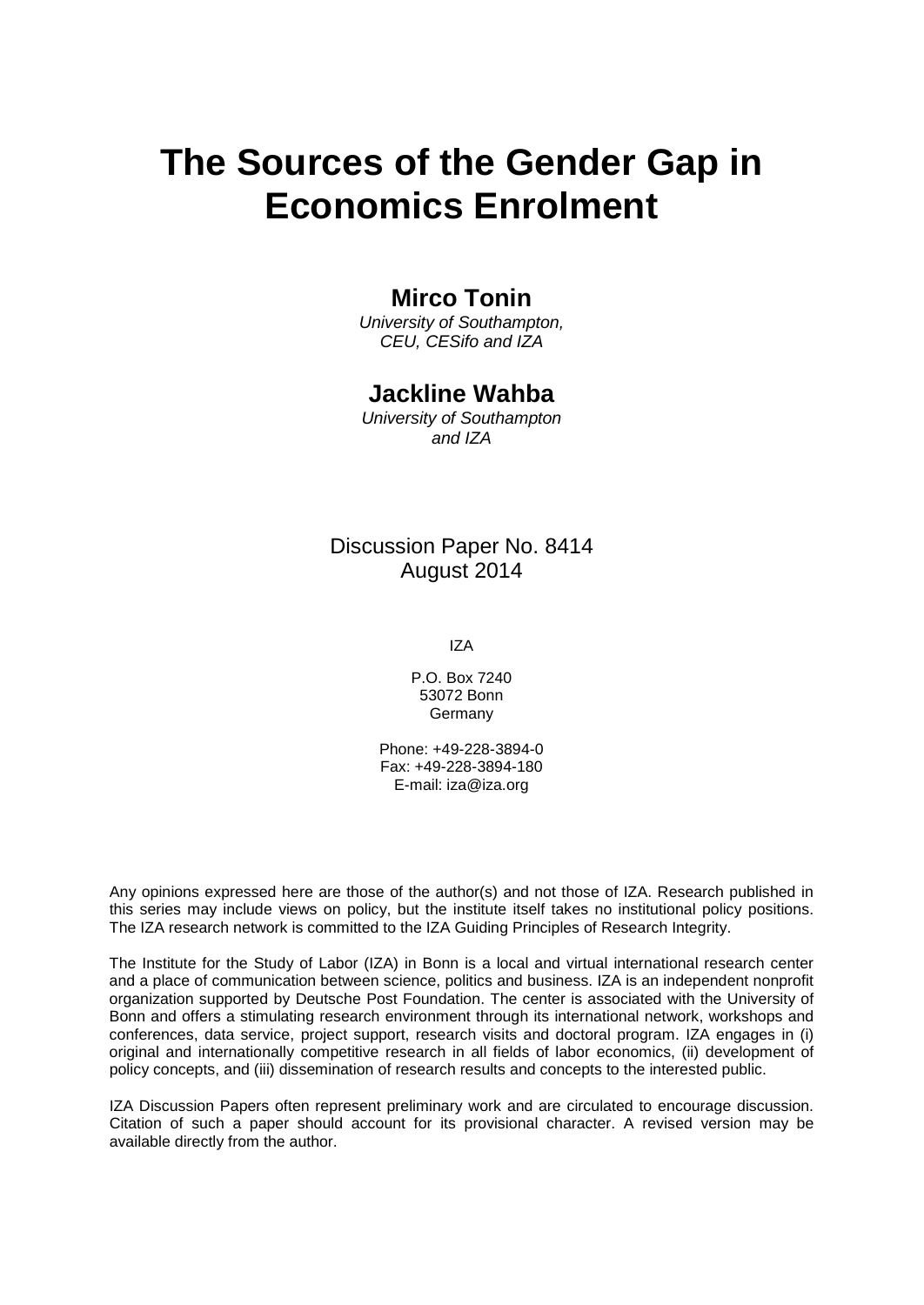IZA Discussion Paper No. 8414 August 2014

# **ABSTRACT**

# **The Sources of the Gender Gap in Economics Enrolment[\\*](#page-1-0)**

In many countries there is a considerable gender gap in enrolment for a bachelor's degree in Economics, arguably an important stepping stone towards positions of influence in policy making and occupations paying relatively high wages. We investigate the sources of this gap by looking in detail at the university admission process in the UK. We use a 50 percent random sample of administrative data covering all university applications in 2008 and find no evidence of universities discriminating against female applicants. What we find is that girls are less likely to apply for a bachelor's degree in Economics to start with, even if once they apply their likelihood of enroling is the same as for boys. Girls are less likely to study Maths in high school and this may deter them from applying to study Economics at the university level. However, even among those who have studied Maths, females are less likely to apply than males, suggesting that differences in the choice of A level subjects cannot explain the whole gap.

JEL Classification: I21, I23, I28, J24

Keywords: education, economics, gender, discrimination, pay gap

Corresponding author:

Mirco Tonin Economics Department School of Social Sciences University of Southampton Southampton SO17 1BJ United Kingdom E-mail: [m.tonin@soton.ac.uk](mailto:m.tonin@soton.ac.uk)

We would like to thank the Editors, Alessandra Casarico and Paola Profeta, and two anonymous reviewers for thoughtful comments. We would also like to thank participants at the 2013 CESifo Venice Summer Institute workshop on "The Determinants of Gender Gaps: Institutional Design and Historical Factors" and to acknowledge CESifo support. We use administrative data from UCAS (Universities and Colleges Admissions Service). UCAS cannot accept responsibility for any inferences or conclusions derived from the data by third parties.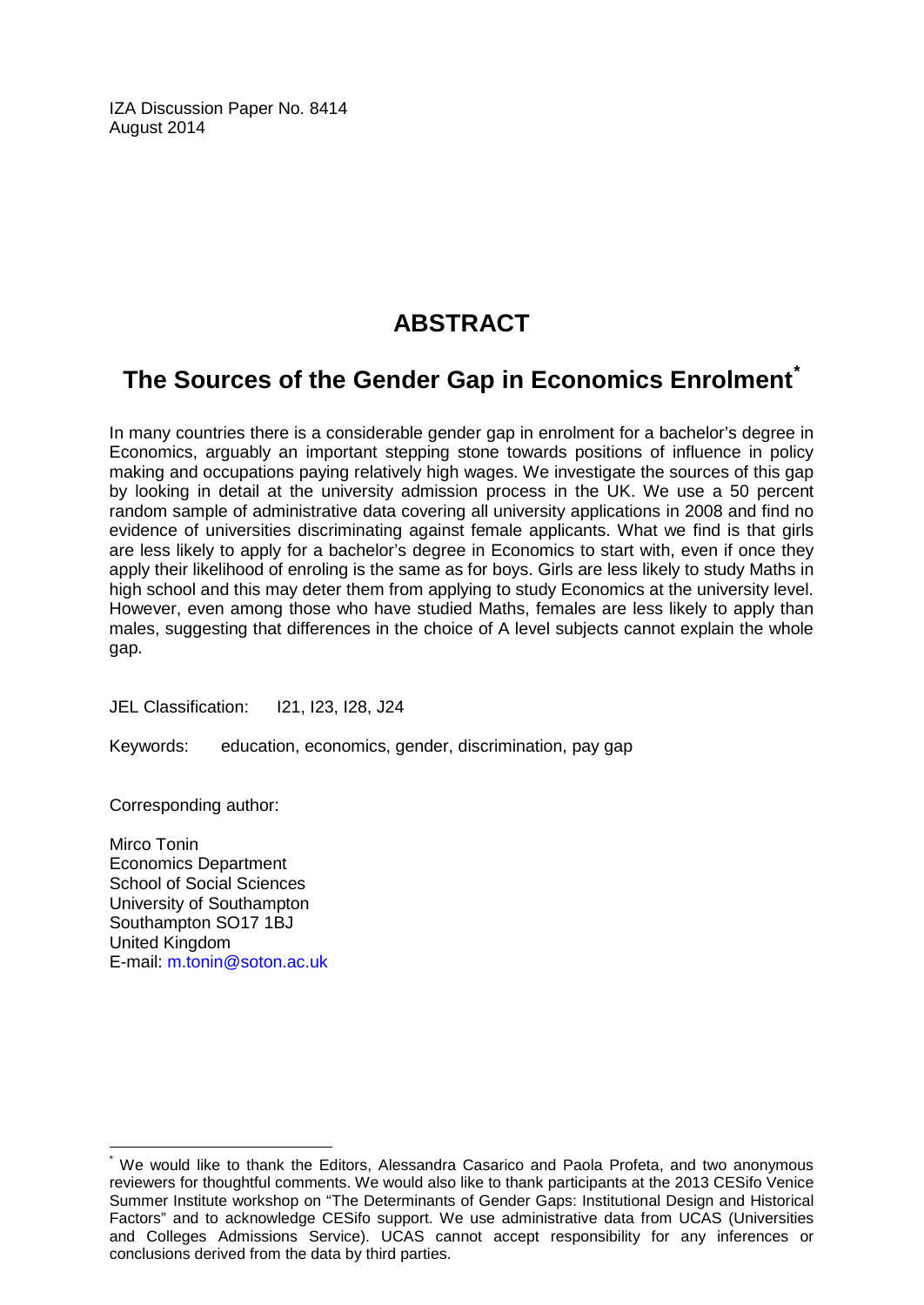#### 1 Introduction

In October 2013, President Obama nominated Janet L. Yellen to lead the Federal Reserve. After the Senate confirmation, she became the first woman to lead the US central bank. Janet L. Yellen graduated from Brown University with a degree in Economics in 1967, a period when very few women majored in Economics. Indeed, the proportion of Economics B.A.'s awarded to women in the US was just 11 percent in 1970 (Kahn, 1995). Since then, womenís college-enrolment and graduation rates relative to males have significantly increased (Goldin et al., 2006). There are however big gender differences in terms of subject of study. For the subject of Economics, for instance, according to US education statistics, in 1991-92 women received only 30 percent of the bachelor's degrees in Economics against a 54 percent for bachelor's degrees in all fields (Dynan and Rouse, 2010). The situation in the UK is similar: using administrative data for enrolment in 2008, we find that females represent 57 percent of those enroling for undergraduate courses in all fields, but only 27 percent in Economics.

Why is there such a big gender gap in enrolment for a bachelor's degree in Economics? In this paper we contribute to answering this question by looking in detail at the application process to higher education courses in the UK, using administrative data from UCAS (Universities and Colleges Admissions Service), the organization responsible for managing these applications. One possibility is that female students choose different courses at high school than males and, thus, are not prepared to meet the requirements to enrol into an Economics course when applying to college (Turner and Bowen, 1998). In practice, given the Maths requirements in Economics, this would be the case if girls took less Maths courses than boys at high school. Another possibility is that female applicants are somehow discriminated against in the application process<sup>1</sup>, either because they are perceived as less competent in the field of Economics<sup>2</sup>, or because they are less likely to accept if an offer is made, possibly because Economics is lower in their (unobserved by the admission officer) ranking of subjects. A further possibility is that, even if girls are as prepared as boys and are not discriminated against in the application process, they still choose not to apply to an Economics degree, either because of lower labour market prospects or because of different tastes or for other reasons.<sup>3</sup> Our data allow us to see where in the application process the gender gap in

<sup>&</sup>lt;sup>1</sup>In the field of medicine, a report by the British Medical Association Equal Opportunities Committee (2009, p. 65) comments how "[t]here have been anecdotal suggestions that some medical schools may be trying to restrict the overall numbers of female students entering medical school, in order to prevent gender imbalance in the medical workforce of the future."

<sup>&</sup>lt;sup>2</sup>Moss-Racusin et al. (2012) find that science faculty members from research-intensive universities exhibit a bias against female undergraduate students, rating male applicants for a laboratory manager position as significantly more competent and hireable than the (identical) female applicants.

<sup>3</sup>One additional possibility, for instance, is that Economics is relatively riskier than other disciplines, either in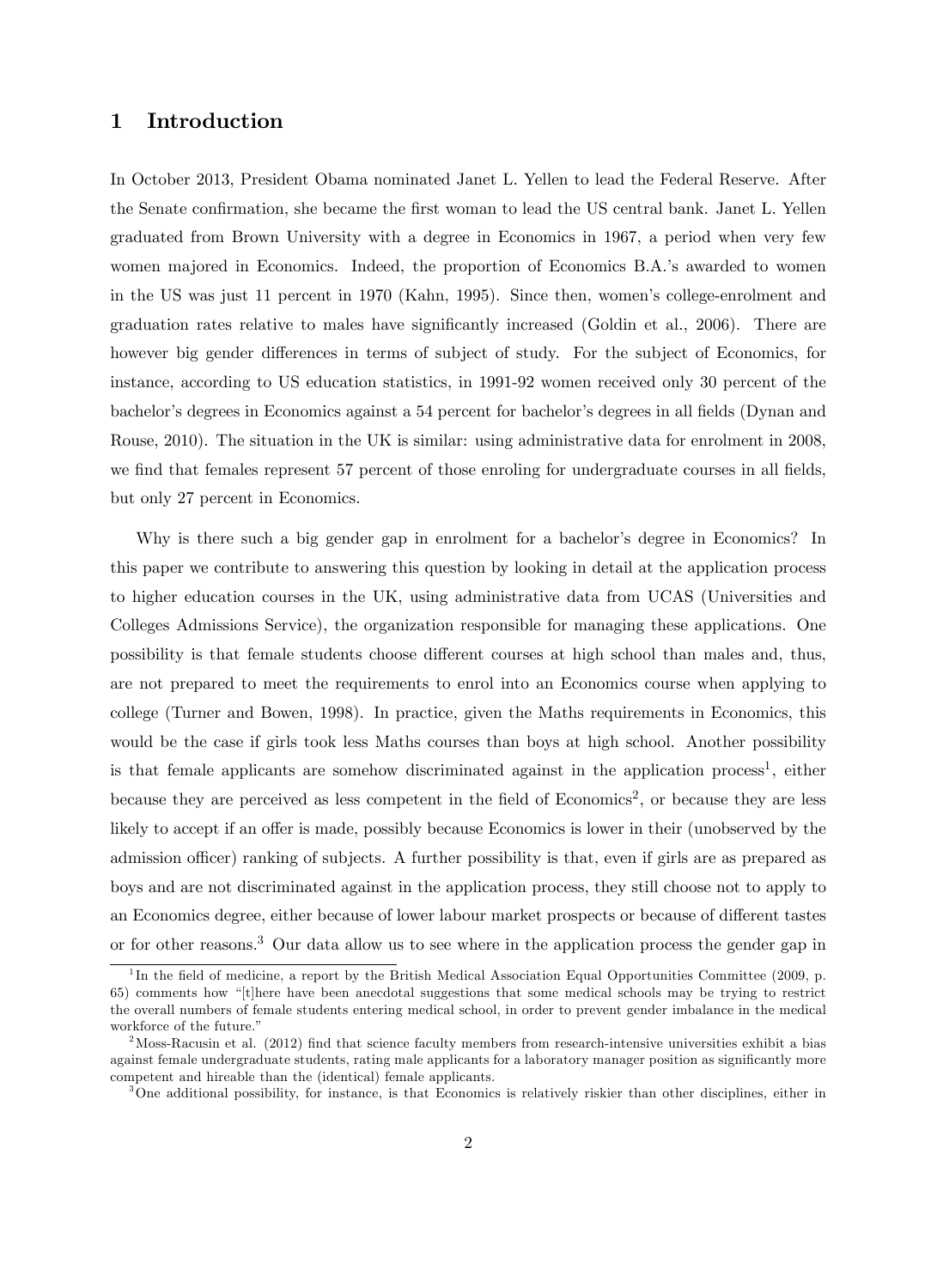Economics emerges, i.e. how big the differences between genders are at the application stage, or in offers made by universities, or at the stage of acceptance of these offers by students. Moreover, we have detailed information about the qualifications obtained by students in high school (AS and A levels) and school characteristics, as well as some socio-demographic information (gender, age, ethnic group, parental socioeconomic background). We can then investigate whether admission practices by universities mitigate or exacerbate the gender gap, or whether women are less likely to accept offers made by universities than men, or whether the difference in enrolment between genders arises entirely at the application stage, with less women applying for Economics courses. This type of knowledge is needed to guide any policy that may be addressed at rebalancing the gender composition in Economics.

We believe that differences among males and females in enrolment for bachelor's degrees in Economics are of particular importance, and thus may warrant a policy intervention, for two sets of reasons, related to policy making and labour market outcomes. The first set of reasons relates to the fact that economists have generally an ináuential role in policy making, either as academics, consultants or policy analysts working in think tanks, ministries, central banks, or international organizations like the IMF or the World Bank. Several studies have shown how males and females have different policy preferences. For instance, Burgoon and Hiscox (2009) find that "women are substantially less likely than men to support increasing trade with foreign nations", even after controlling for differences in occupation and political values. A possible explanation proposed by the authors is related to gender differences in exposure to economic ideas and information. This however cannot be the explanation in the study by May, McGarvey and Whaples (2013) that focuses on members of the American Economic Association and finds significant differences between male and female economists for a large set of policies. For instance, male economists express greater opposition to mandating that employers provide health insurance than female economists and express greater support for the use of vouchers in education. Male economists are generally more likely to see the costs associated with government intervention and, for instance, are more likely to see a loss of employment from raising the minimum wage. Looking at policy actions rather than opinions, Chattopadhyay and Duflo (2004) exploit the fact that in India the position of Village Council head was randomly reserved for a woman in some villages to show that the gender of the head affects the types of public goods provided, with heads biasing investment in infrastructures towards the needs of their own gender. Also, Clots-Figueras (2011) Önds that politicians' gender affects policy in the context of Indian State Legislatures, and Svaleryd (2009)

terms of the likelihood of completing the degree or in terms of career. Then, differences in enrolment could emerge if females are less risk tolerant than males (see, however, Filippin and Crosetto, 2014, for a recent survey challenging this view on gender differences in risk preferences).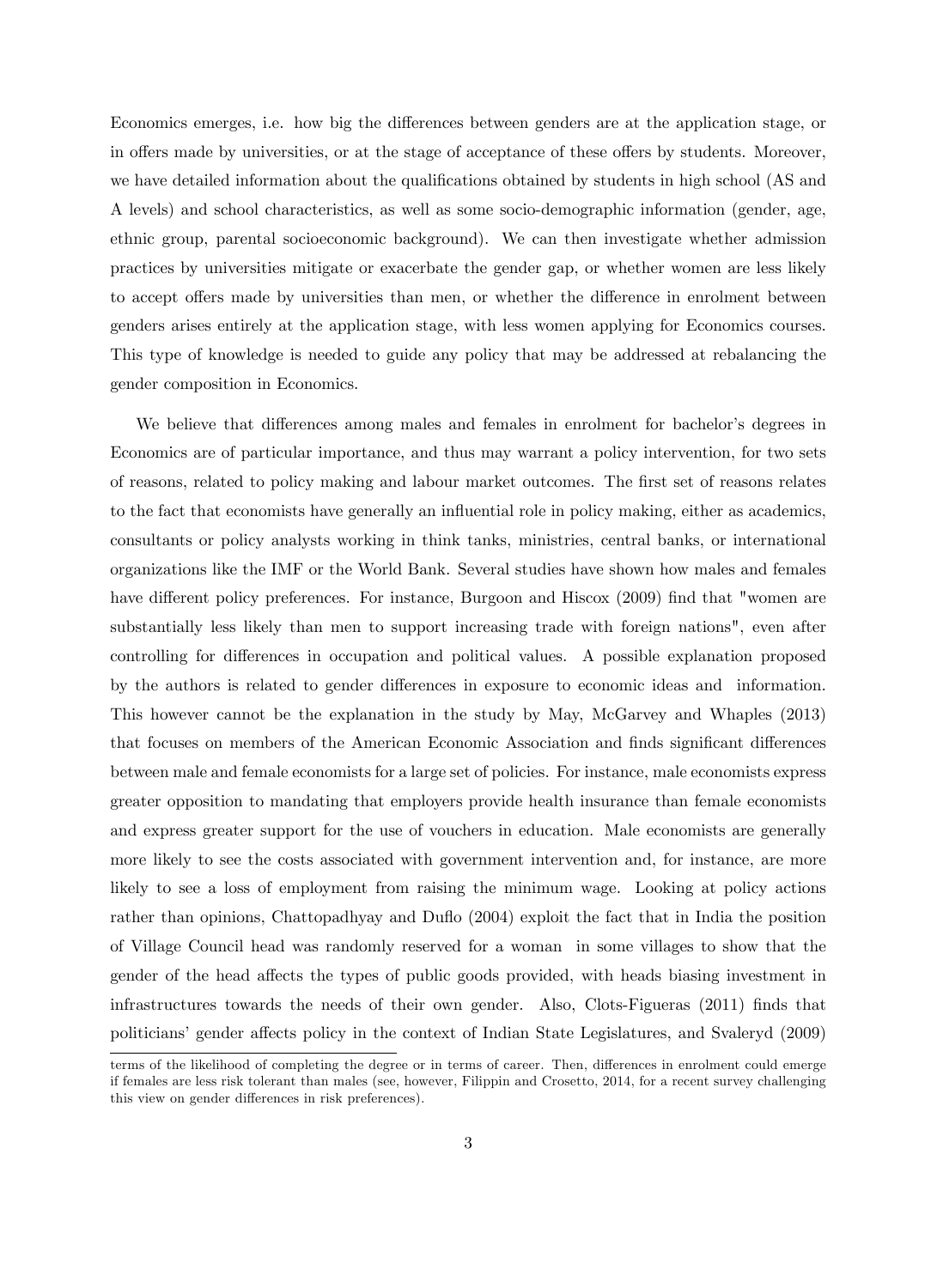finds a gender effect in policies implemented by Swedish local councils<sup>4</sup>. If indeed women and men have different policy preferences and these preferences contribute to shape policies, then the gender of those making policy is relevant.<sup>5</sup> As an Economics degree gives access to many positions related to policy making, this makes the gender gap in Economics enrolment particularly important to study. Just as an example, the Örst female cabinet minister in Sweden, Karin Kock, was also the second one to complete a Ph.D. in Economics<sup>6</sup> and the first given the title of Professor in Economics in her country (Jonung and Stahlberg, 2012).

Enrolment in Economics is also relevant with regards to women's economic outcomes and, in particular, to the gender pay gap. Different degrees lead to different occupations and different occupations lead to different earnings. Indeed, the observed occupational segregation by gender accounts for a substantial portion of the overall gender earnings gap (Gunderson, 1989). Machin and Puhani (2003) look specifically at the impact of subject of degree on the gender wage differential. They use UK and German Labour Force Surveys for 1996, where graduates were asked to report the subject of study of their degree according to a detailed classification. They observe very marked gender differences in degree subject in both countries, with males prevalent in subjects like Engineering and Physical Sciences, while females have a much larger share of graduates in Humanities, Creative Arts, and Education. They find that including detailed degree subject in Mincerian wage equations contributes to explaining wage differentials between male and female graduates in both countries in a statistically and economically significant way. For the US case, McDonald and Thorntonas (2007) show that "as much as 95 percent of the overall gender gap in starting salary offers can be explained by differences in college majors selected". Given that Economics is one of the subjects associated with relatively high average earnings (O'Leary and Sloane, 2005), then lower enrolment by females into Economics is a contributing factor behind the gender pay gap.

In our empirical analysis we find no evidence that females are less likely to accept an offer for a bachelor's degree in Economics, thus indicating that, conditional on applying, Economics is not lower in the ranking for females than for males. We also do not find evidence of universities discriminating against female applicants. What we find is that girls are less likely to apply for a bachelor's degree in Economics to start with, while they are over-represented in certain degrees that are associated with more female concentrated occupations such as Nursing and Education. Moreover, girls are less likely to have A levels in Maths than boys, and this could represent an

 $^{4}$ Other papers like Ferreira and Gyourko (2014) and Campa (2011) fail to find a gender effect on policy.

<sup>&</sup>lt;sup>5</sup>In an electoral contest, this is the case in a probabilistic voting model with partisan politicians, while it would not be the case with Downsian electoral competition (see Persson and Tabellini, 2002, for a general overview).

 ${}^{6}$ The first was Margit Cassel, daughter of the economist Gustav Cassel.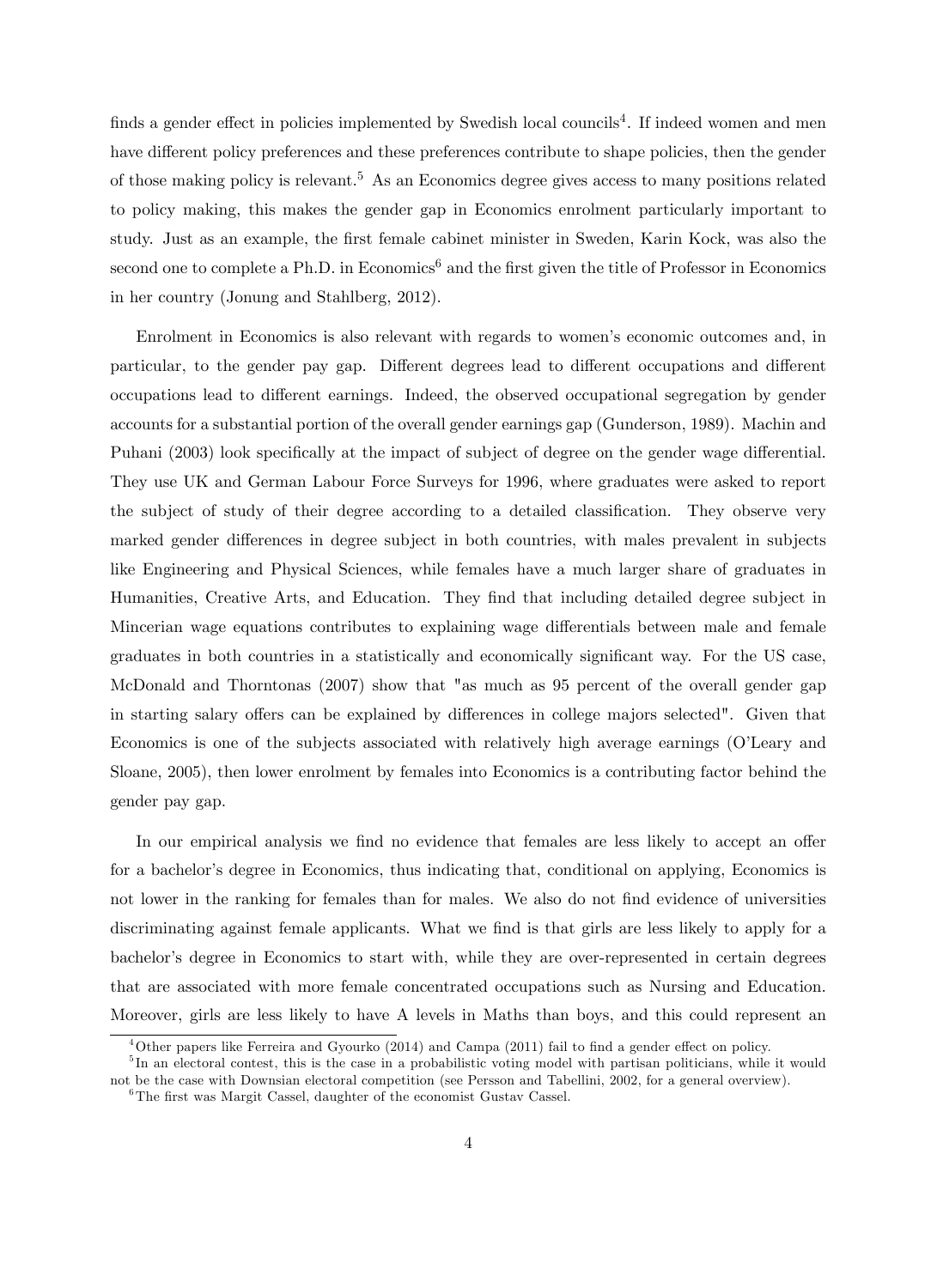impediment to apply for an Economics degree. However, even among those who have studied Maths, females are less likely to apply for an Economics degree than males, suggesting that differences in the choice of A level subjects cannot explain the whole gap. In the conclusion, we will discuss some of the possible explanations for these differences between genders.

The rest of the paper is organized as follows. Next section presents the institutional context. The third section introduces the data, while the fourth section presents the analysis. The last section concludes.

### 2 Institutional Context

All applications to UK universities for full-time undergraduate courses take place through the Universities and Colleges Admissions Service (UCAS). The basic application procedure is as follows (a more detailed description is provided in the following section). Applicants apply to their institutions of choice via UCAS who then collates the offers (conditional or unconditional) or rejections from these institutions. Given the offers received, the applicants then pick their firm and insurance choice. UCAS then collects exam results from the awarding bodies in the summer and transfer these to the institutions. Applicants are then accepted or not depending on whether they have met their conditions or not.

From the 2008 entry onwards, an applicant can apply on-line through UCAS for a maximum of five university courses, four in the case of medical applications and only one course at either Oxford University or University of Cambridge. There are no restrictions on course-university combinations that can be applied for. The UCAS website contains detailed information on the application system, courses and universities.

#### 2.1 Application Process

In each annual round, applications are received between September and mid-January (or mid-October in the case of Oxford and Cambridge) of the calendar year prior to university entry. All applicants intending to proceed from high school to university submit their application form prior to the completion of their high school studies and hence without knowledge of their final high school grades ("A levels", for applicants from England, Wales and Northern Ireland, and "Highers" for Scottish students, see below for details). The application, however, includes predicted grades which are provided by the applicant's school based on previous performance and AS marks. Once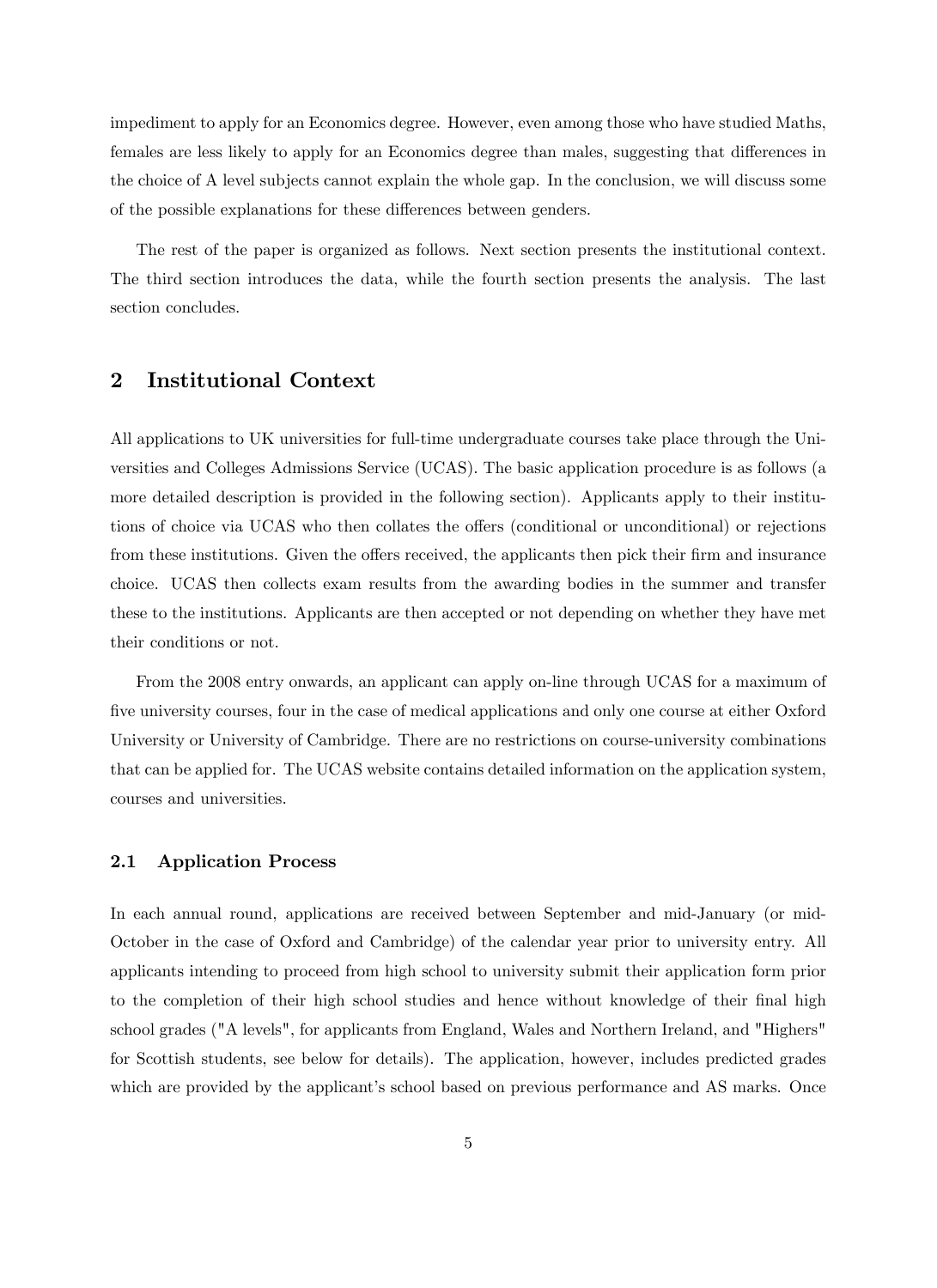an application is submitted to UCAS, the relevant university can access it online, but will not see where else the applicant has applied to, before the applicant has replied to their offer. When evaluating an application, information about the applicant's identity (name) and gender is available to admission officers, while other information (like ethnicity) is provided only after the institution has made a decision on the application. The university's response to an application can either be a rejection, an unconditional offer, or a conditional offer, subject to the applicant achieving certain minimum grades in his or her A levels.

Applicants can decide to decline an offer, accept it as a "Firm" or as an "Insurance" place. If an applicant firmly accepts an offer, this becomes his or her preferred choice out of all the offers received. Applicants can only make this choice once. By accepting an unconditional offer the applicant is agreeing to attend the course at that university and must decline all other offers, whilst accepting a conditional offer is agreeing to attending the course at that university if the conditions of the offer are met. In this case, an applicant can accept another offer as an insurance choice. The offer accepted as an insurance choice can be conditional or unconditional and acts as a back-up to the firm choice, so if the conditions for the firm choice are not met, but the conditions (if any) for the insurance choice are met, the applicant is committed to that course.

Applicants who have applied through UCAS and are not holding any offer after this first stage, may be able to apply for another course through "Extra", between the end of February and the end of June. Once the A level results are released, universities confirm or decline their offers through the UCAS system. Finally, "Clearing" is used by applicants who have not managed to secure a place at any university for the current year. This system is used towards the end of the academic cycle (August/September). In this case, both the applicant and the institution to which the application has been made have full information about grades achieved. More than 30,000 applicants gain a place through Clearing every year.

In  $2006/07$ , fees up to £3,000 per year were introduced for all students, regardless of background. These fees are deferrable until after graduation using government subsidized loans. Maintenance grants, which had been reintroduced in 2004 for the poorest students, were also increased substantially at this time. In 2012, after an independent review of tuition fee policy, the UKís coalition government increased the cap on tuition fees to  $\pounds 9,000$  per year.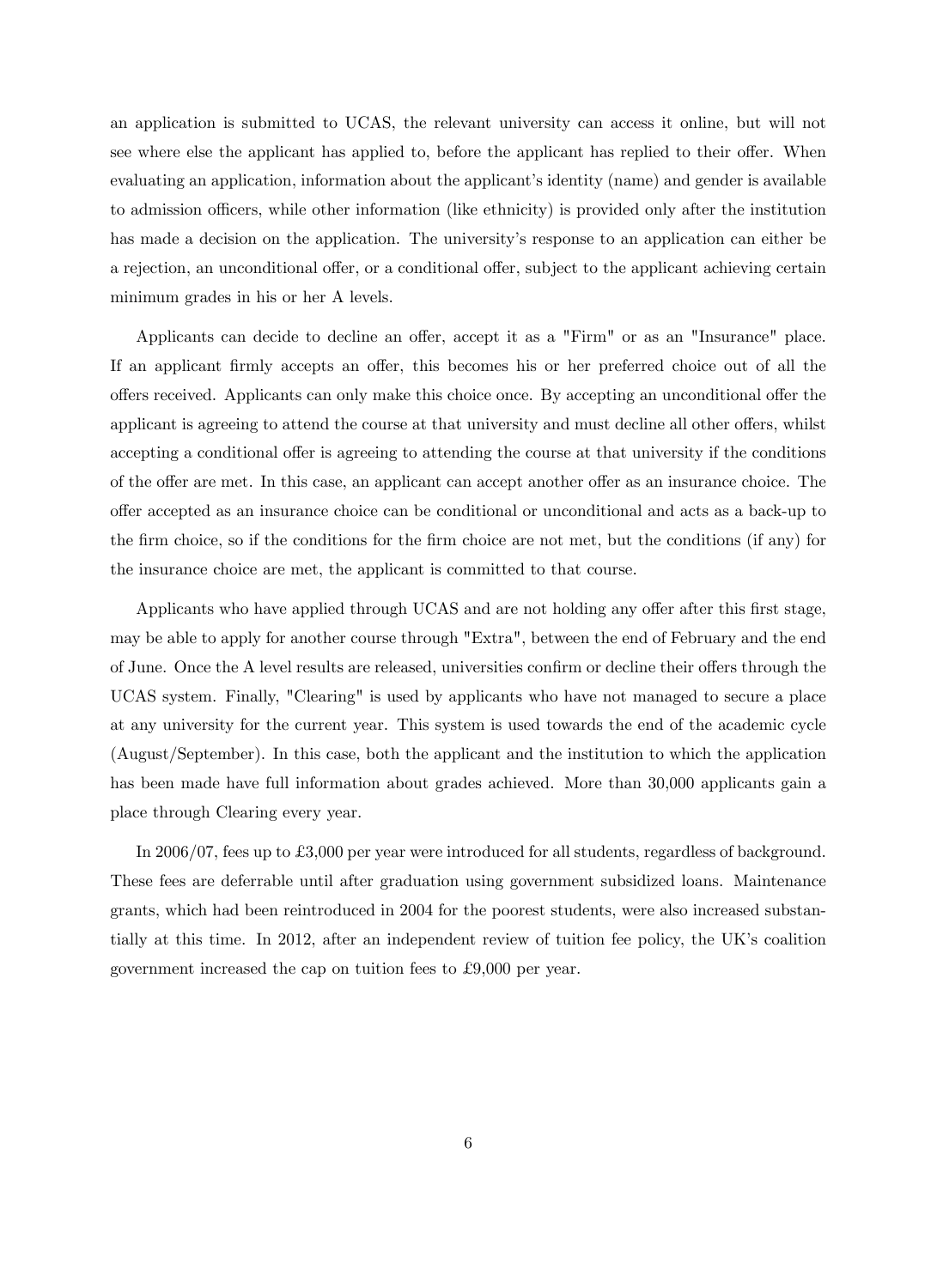#### 2.2 A Levels

AS and A levels are the traditional qualifications offered by schools and colleges for 16-19 years old. AS levels can be taken as a stand-alone qualification, or as the first part of an A level course. AS levels are completed at the end of Year 12 (the old 'Lower Sixth' year). A2 exams and coursework are added on to an AS level at the end of Year 13 (the old 'Upper Sixth' year), bringing it up to A level standard. Most pupils take four subjects in Year 12. After AS level exams they drop one subject, and continue the other three through Year 13 to complete A levels.

#### 3 Data

Our analysis is based on administrative data from UCAS. We have a 50 percent random sample of all UCAS applications in the 2008 cycle for UK domiciled applicants totalling 230,722 applicants and 959,915 applications. UCAS data provide rich information on applicants, their applications, offers, acceptances and refusals into courses. In particular, in terms of socio-demographic characteristics of the applicants, UCAS data include age, ethnicity, gender, socioeconomic status, and region. We also have information about the type of high school attended (e.g. grammar, independent) and the region where it is located, as well as about qualifications obtained at high school (A and AS levels) and about the so called "tariff", a points system used to summarize achievement in a numerical and comparable format. We also have detailed information about the university application process, observing all applications (subject, course type, institution, route - e.g. main, extra, clearing), offers, and acceptances.

Our focus in on the process that leads students to enrol in Economics. Although we look at final acceptance and do not observe actual enrolment, in aggregate the number of accepted applicants is very close to the number of students who actually enrol. Therefore, in the rest of the paper we refer to final acceptance as enrolment. Also, we restrict our sample to those who enroled at university, thus excluding those who applied to at least one course, but finally did not enrol. This leaves us with  $185,002$  students who enrol at university.

It is important to note that applicants are asked to record their ethnic origin on the UCAS application form. Provision of this information is voluntary and it is not passed to institutions until after the selection process. Also, UCAS assigns socioeconomic status based on an applicantís parental occupation (based on the Standard Occupational Classification 2000). This information is not passed to institutions until after the selection process.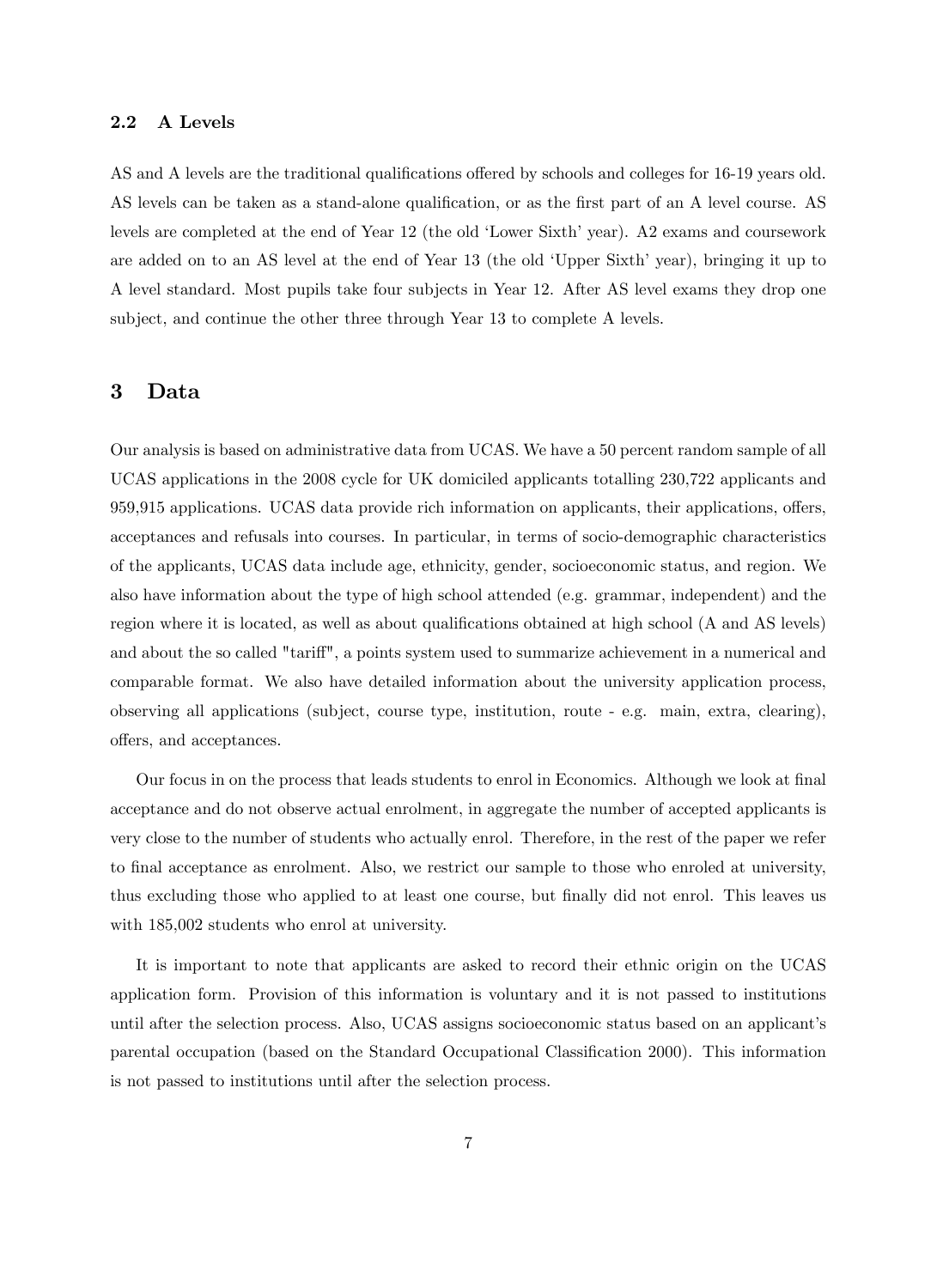Table 1 presents the characteristics of all UCAS applicants who enrol on a university degree (185,002) relative to those who enrol on an Economics degree (2,373). Interestingly, 57 percent of all students who enrol for university degrees are females, whilst for Economics degrees, only about a quarter are females (27 percent). This highlights the gender gap in Economics university enrolment. Not surprisingly, 95 percent of those enroling in Economics are younger than 20 years of age, whilst there are more mature students enroling for other degrees. Also, only 63 percent of those enroled into Economics are from white ethnic background compared to 79 percent for all degrees. Furthermore, those who enrol to study Economics seem to be more likely to come from more privileged socioeconomic backgrounds and from independent schools compared to the general population of those enroling to university. Also, there is evidence that those who go on to study Economics at university are more likely to have done Economics and Maths at A level. Economics attract high ability students as evident in their scores (tariff) being much higher than the average. Finally, half of the Economics students study in one of the top 20 Universities in the UK (refereed to as the Russell group).

Table 1 has shown that females are less likely to be enroled on an Economics degree than males. Next, we investigate the gender gap throughout the application process. In particular, in Table 2, we present some descriptive statistics by gender. Indeed, the first significant difference is that, among those who enrol at university, females (1.16 percent) are less likely compared to males (3.78 percent) to apply to Economics to start with. However, conditional on applying, there is no evidence from the descriptive statistics that there is a gender gap in university offers, for both conditional and unconditional ones  $(86\%)$ . Likewise, conditional on getting an offer, there is no gender difference in the applicants' acceptance rate, whether firm or insurance, for Economics degrees. In terms of subject' choice at A levels, for the general population of those enroling at university there is evidence of a gender gap when it comes to the choice of Maths at A level, as females are less likely to do Maths (10 percent compared to 19 percent among males). Interestingly though, those females who apply to read Economics, tend to have a stronger Maths background (49 percent compared to 43 percent) and higher average scores than males applying for Economics degrees.

#### 4 Analysis

In order to better understand the gender gap in Economics, we estimate the probability of university enrolment into Economics degrees as opposed to enrolment into other degrees. Table 3 presents the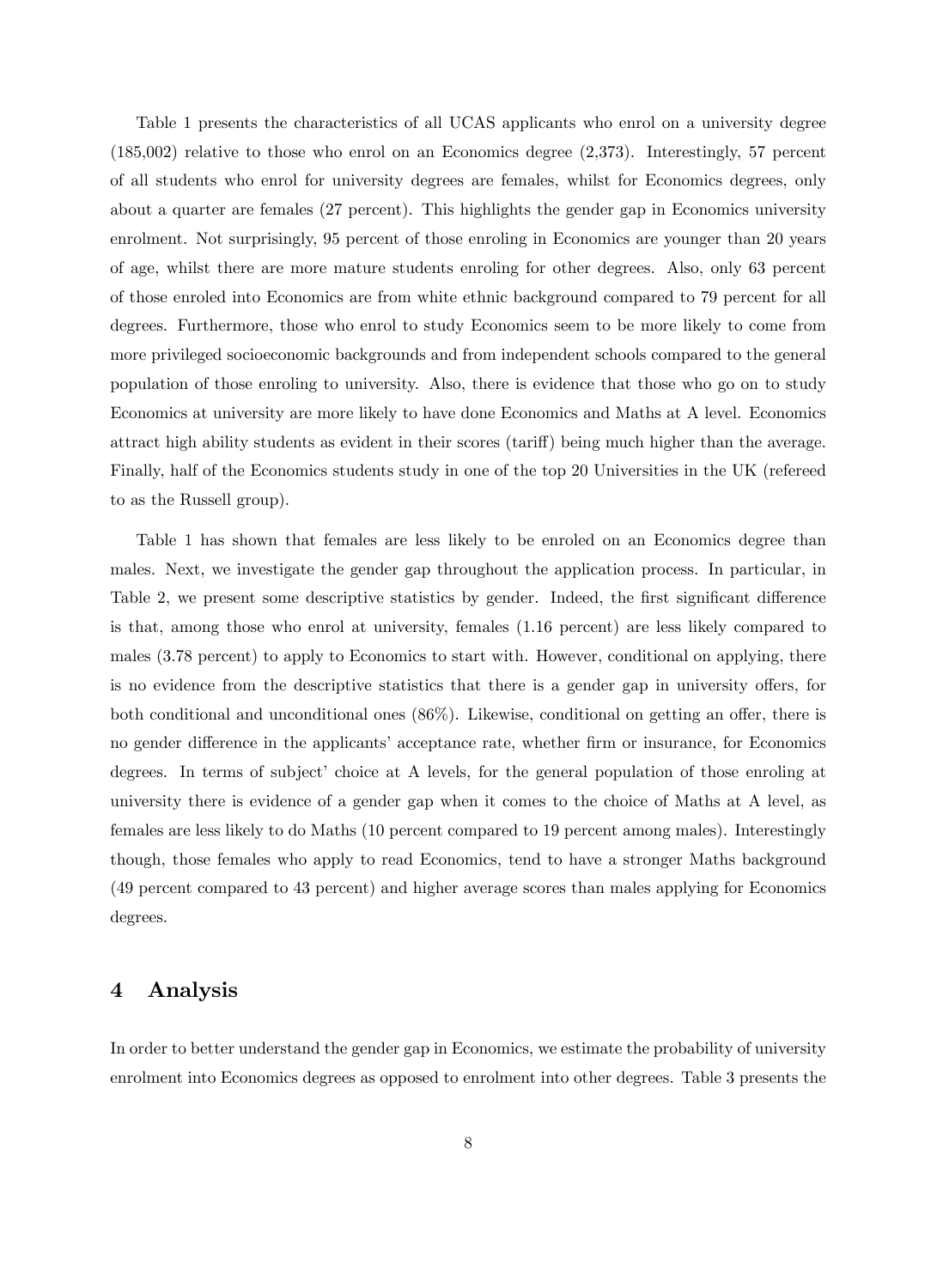marginal effects showing that females are less likely to enrol into an Economics degree even after controlling for individual characteristics (column 1), and adding as controls school type (column 2) and region (column 3). The gap drops but persists when we control for the subject choice at A level, and in particular Maths (column 4), and further drops if we control for Economics A level (column 5). Adding a measure of the quality of students measured using the overall A level score, tariff, does not make a big difference (column  $6$ ). Also, adding dummies for the most popular subject combinations at A level involving Math, Science, Business, Economics, and English (column 7) does not make a difference. Thus, a significant portion of the gender gap in Economics enrolment is explained by the choice of A level subjects, in particular Maths, and, not surprisingly, Economics.

To unravel the cause of this gap in Economics enrolment, in Table 4, we estimate the gap at each stage of the application process, conditional on "having passed" the previous stage. First, in column  $(1)$ , we estimate the probability of applying for an Economics degree and find that females are less likely than males to apply for Economics degrees, after controlling for individual and school characteristics and region. This suggests that Economics is not as attractive for females, who tend instead to be over-represented in certain degrees that are associated with more female concentrated occupations such as Nursing and Education (see Table 6 further on). Secondly, in columns (2)-(5), we estimate the probability of receiving an offer conditional on applying for an Economics degree at university. We find no significant difference between females and males either when we distinguish between conditional (column 2) and unconditional (column 3) offers, or when we aggregate the two (column 4), even after adding further controls for score and A-level subjects (column 5), thus comparing applicants that are very similar from the point of view of admission officers.<sup>7</sup> This suggests that universities do not discriminate against females when making their offers.

Examining the gap at the stage of the reply by applicants to a university offer (columns 6 and 7), the estimates show that gender does not matter when examining the probability of an applicant who has an Economics offer accepting that offer, either as firm or insurance. Females are as likely as males if they have an offer to accept it. Finally, we revisit the probability of enrolment into an Economics degree, conditioning on having received an offer (column 9). We find that there is no significant gender gap in enrolment in Economics at this stage. Furthermore, also conditioning on applying to an Economics degree (column 8), there is no gender gap in Economics enrolment, suggesting that the main cause of the earlier observed gender gap is the low probability of applying to Economics degrees by females. Thus, interestingly, once females decide to apply to Economics at university there is no difference in their probability of receiving offers by universities, in their

<sup>7</sup>The results are qualitatively unchanged when we add controls for popular subject combinations at A level (results not reported).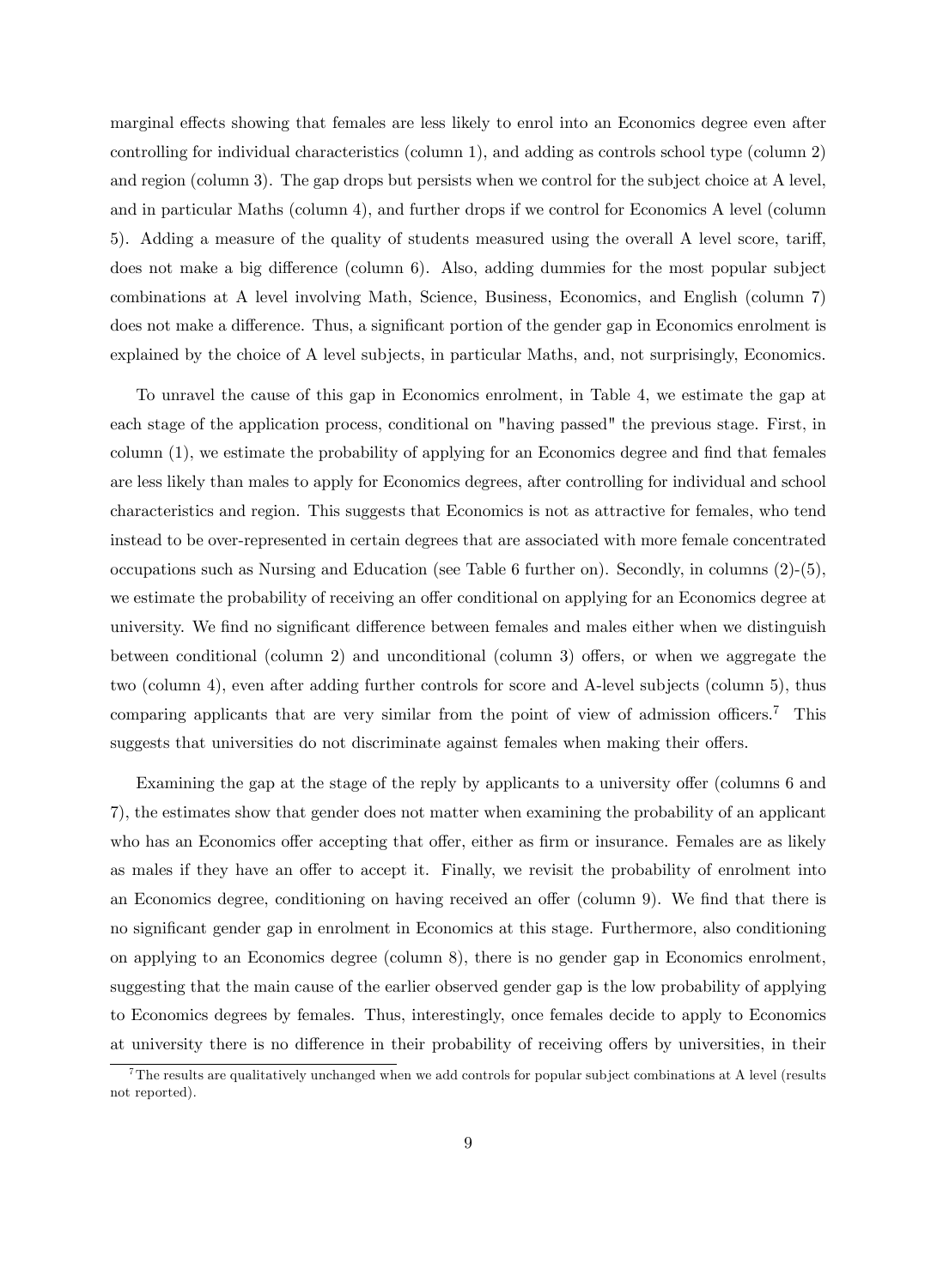own decisions to accept offers or to eventually enrol into an Economics degree. Hence, our findings underscore that the observed unconditional gender gap is due to lack of interest by females to study Economics at university which is reflected in their very low application rates.

An important underlying reason for the lack of applications by females may be related to their choice of A level subjects at high school. As Table 5 clearly shows, on average females are less likely compared to males to do Maths at A level (column 2). This might partly explain the low Economics application rates: females are less prepared to apply for an Economics degree. However, this cannot be the whole story. Even conditional on having done Maths at A level (column 4), females are less likely to apply to Economics. This suggests that what restrains females from applying for Economics degrees is not just lack of the right prerequisites for Economics degrees, in particular given that females taking Maths at A level have on average better grades than males (e.g.  $46.4\%$  get an A vs.  $43.6\%$  for males, while  $25.1\%$  get a B vs.  $23.9\%$  for males). From Table 5 it emerges that females are also less likely to do Economics at A level (column 1) and, even conditional on having done Economics at A level (column 3), females are less likely than males to apply to Economics degrees. This is consistent with a lack of interest in the subject.

To provide some more insights about the reasons behind the gender gap in Economics enrolment, Table 6 (columns 1 and 2) reports enrolment rates by gender in selected subjects. Women are more likely than men to enrol into subjects like Nursing, Social Studies other than Economics, Law, Humanities, Arts and Education, while men are more likely to enrol, beside Economics, into Math and Computer Sciences, Engineering, and Architecture. Conditioning on having done Maths at A level (columns 3 and 4) or Economics at A level (columns 7 and 8), the subject choice varies, but this general pattern of gender differences persists.

Thus, we do find evidence that females are less likely than males to do Maths at A level, an important requisite to enrol in Economics, but, even conditional on having done Maths at A level, women are less likely to enrol in Economics. This points to an important role of differences in "tastes". The range of skills that are necessary to enrol into and to successfully complete an Economics degree goes beyond having done Maths at A level, so we cannot exclude that those required skills might be different across genders. Moreover, differences in tastes may play an important role also in the choice of A level subjects at high school. Therefore, we cannot disentangle the effects of skills and preferences. It is of interest, however, to point out that the gender gap in applying to Economics is not just due to different choices in terms of A level subjects. With regards to other explanations for the gap, one possibility is, for instance, that females may dislike competition and refrain from degrees leading to competitive careers. However, looking at the application process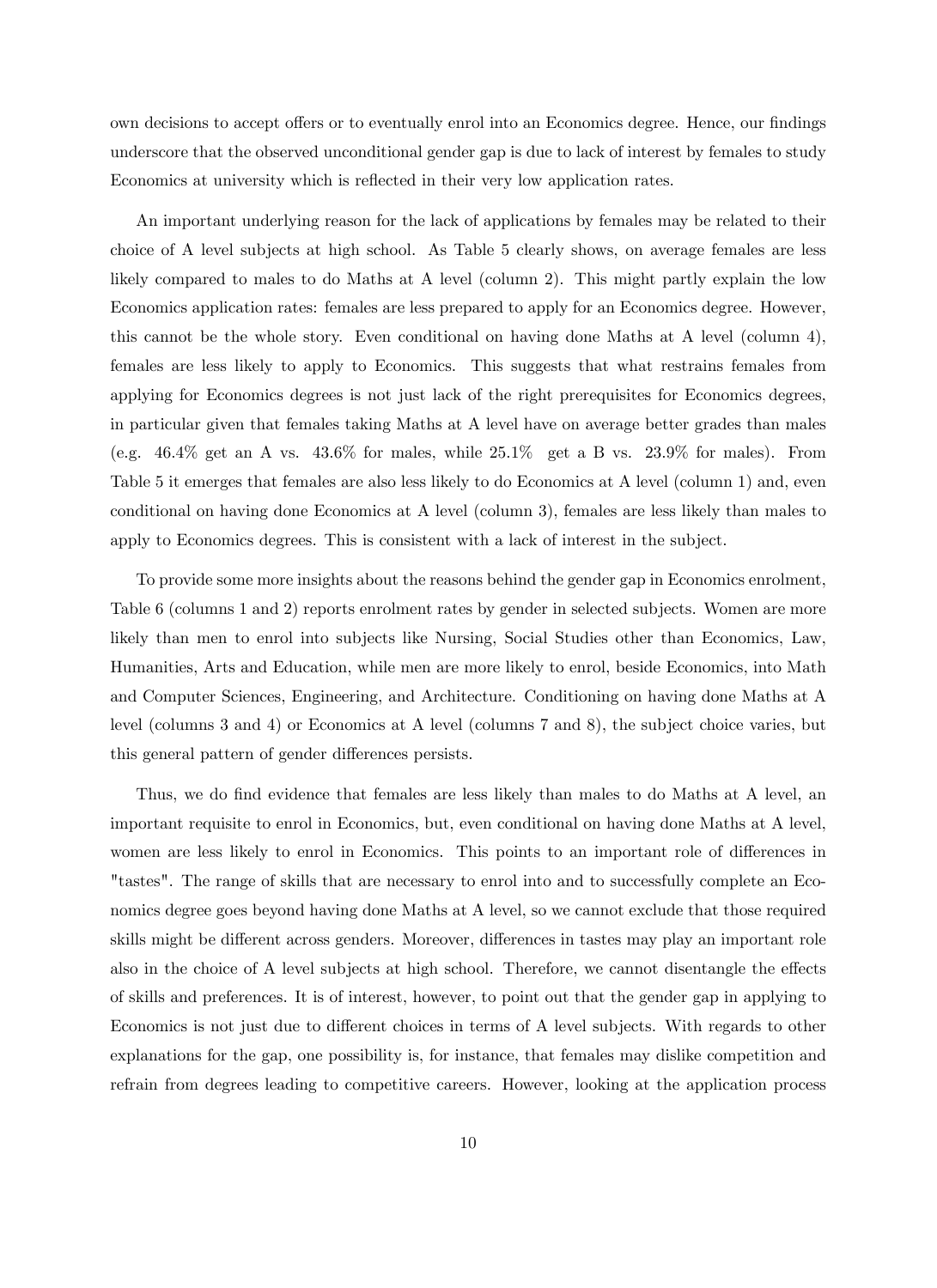for Law (Table 7), arguably a degree giving access to remunerative and competitive jobs, we see a mirror pattern compared to Economics, with females more likely to apply, while no difference emerges in the rest of the process.

#### 4.1 Discussion

A better understanding of the origin of gender differences in enrolment patterns can emerge by analysing the enrolment process as a whole, accounting for a whole range of subjects, and by linking enrolment into different subjects to various labour market outcomes. This is what we do in Tonin and Wahba (2014), where we find that females are also less likely to apply to STEM (Science, Technology, Engineering and Maths) degrees at university. Perhaps, lack of Maths preparation at earlier stages creates a hurdle for females who are less encouraged to pursue Maths and Science subjects at A level and leads to loss of confidence and interest in those subjects, and in turn lower applications by females to study Economics or STEM degrees at university.

The literature has also proposed other possible explanations behind the reluctance of females to undertake Economics studies. One possibility is the lack of role models due to the scarcity of women on Economics faculties. In a study of three US Universities, Canes and Rosen (1995) find, however, no evidence that an increase in the share of women on a department's faculty led to an increase in its share of female majors. Given the choice analysed here, taking place while in high school, this is even less likely to be an explanation. Of course, role models outside of university faculties, for instance within the realm of politics and businesses or within the household, may play a more important role. Another possibility is that labour market returns matter for subject choice and that these differ, or are perceived to differ, across genders. Arcidiacono, Hotz, and Kang (2012) survey students about expected earnings both in the major they have chosen and in counterfactual majors and find that these are important factors in the choice of college major. Beyond economic returns, gender differences in career expectations and aspirations may also be important (Chevalier, 2007). We cannot discriminate among these different hypotheses or evaluate their relative importance. Our evidence only points to the fact that female students are less likely to apply for a bachelor's degree in Economics.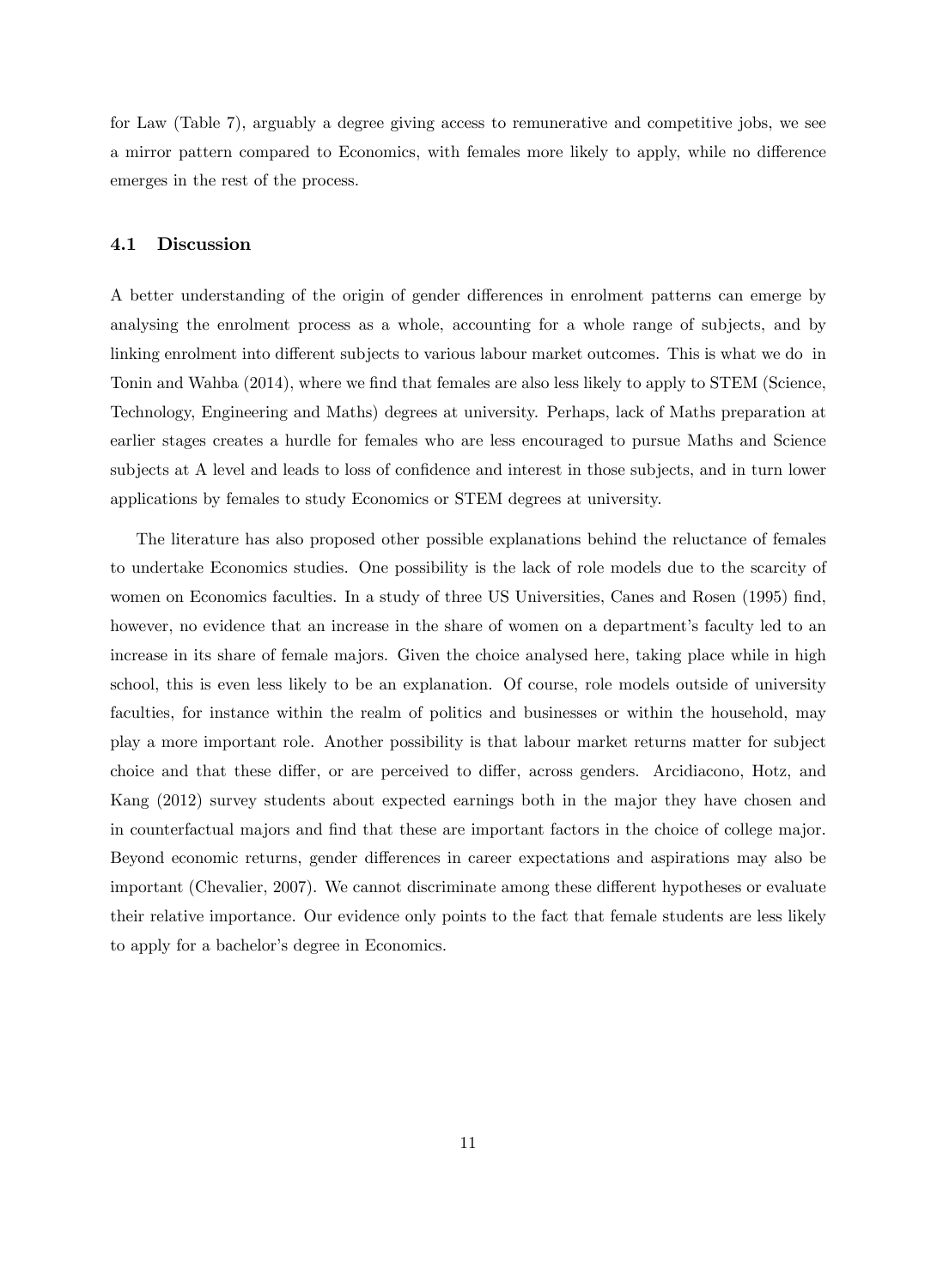### 5 Concluding Remarks

In this paper we have exploited a large administrative data set to investigate where in the application process the gender gap emerges in terms of enrolment for a bachelor's degree in Economics. What we found is that there is no evidence of universities discriminating against female applicants or of female applicants being less likely to accept an offer made by an university. The gap emerges at the application stage, with female students less likely to apply for Economics degrees to start with. This is the case even if, as argued in the introduction, Economics degrees give access to occupations that pay relatively well and to positions of ináuence in the policy making process. Females tend instead to apply to degrees like Nursing and Education, associated with more female concentrated occupations.

Our analysis also highlights a gap in terms of girls' preparation in high school, as measured by their choice of Maths as A level subject. Goldin, Katz, and Kuziemko (2006) found a similar pattern for the US in the late 50s, with boys taking far more Maths and Science courses in high school than girls (4.02 semesters of Maths for boys compared with 2.89 semesters for girls), however they found that in subsequent years "[g]irls gained substantially on boys in taking Science and Maths courses essentially reaching parity in 1992" and that this had a positive effect on female college completion rate. This parity does not seem to hold for the UK. Interestingly, Guiso, Monte, Sapienza, and Zingales (2008) Önd a positive correlation between gender equality and the gender gap in Mathematics, showing that the gap disappears in more gender-equal societies. In particular, they use Maths scores for 15-years old from the Programme for International Student Assessment (PISA), where girls' Maths scores are on average lower than those of boys, and correlate them to several measures of gender equality, like the Gender Gap Index developed by the World Economic Forum<sup>8,9</sup>. This suggests that cultural rather than biological factors are behind the observed gender gap in Mathematics and that a positive loop may develop, with more equality leading to better educational achievement by girls, leading in turn to more equality. Even if numeracy in itself may be just one of the several factors behind the enrolment gap in Economics, we believe that enrolment into Economics may be an important channel in this loop, with girls more proficient in Maths more likely to enrol into an Economics degree and, in turn, more likely to get access to positions of

<sup>&</sup>lt;sup>8</sup>In the last report (World Economic Forum, 2013), the score for the UK for this index was 0.744 (on an unitary scale where a higher number indicates more equality), positioning the country 18th out of 136 countries.

 $9$ Also Correll (2001) develops and finds empirical support for the hypothesis that cultural beliefs about differences in mathematical ability across genders affect individuals' assessment of their own mathematical competence and, in turn, career-relevant decisions like enroling in high school calculus and selecting a quantitative college major. Campa et al. (2011) show the importance of both firms' and individuals' attitudes in explaining the gender gap in employment.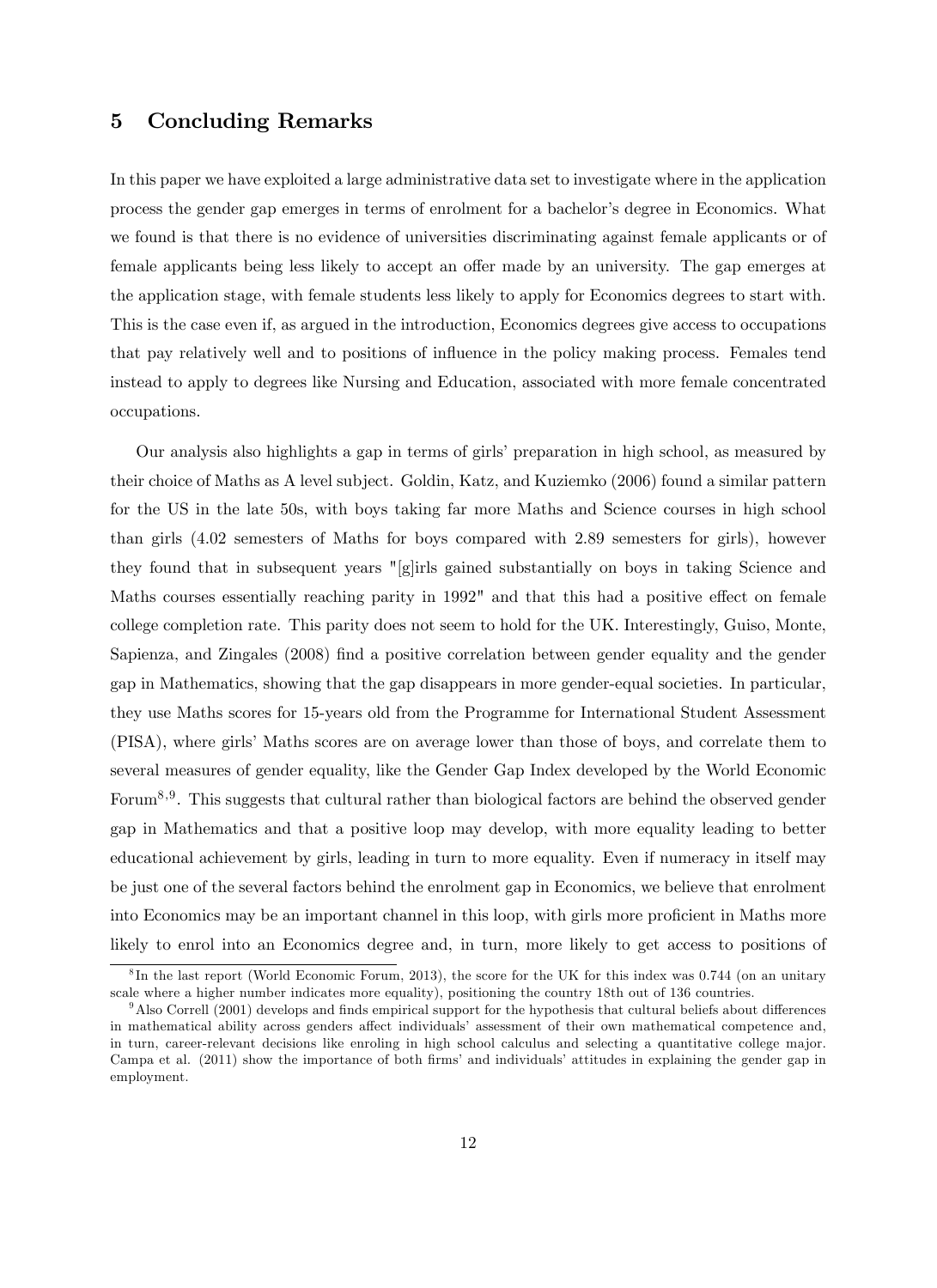influence in policy making and in the economic life, from where they can promote a more gender equal society.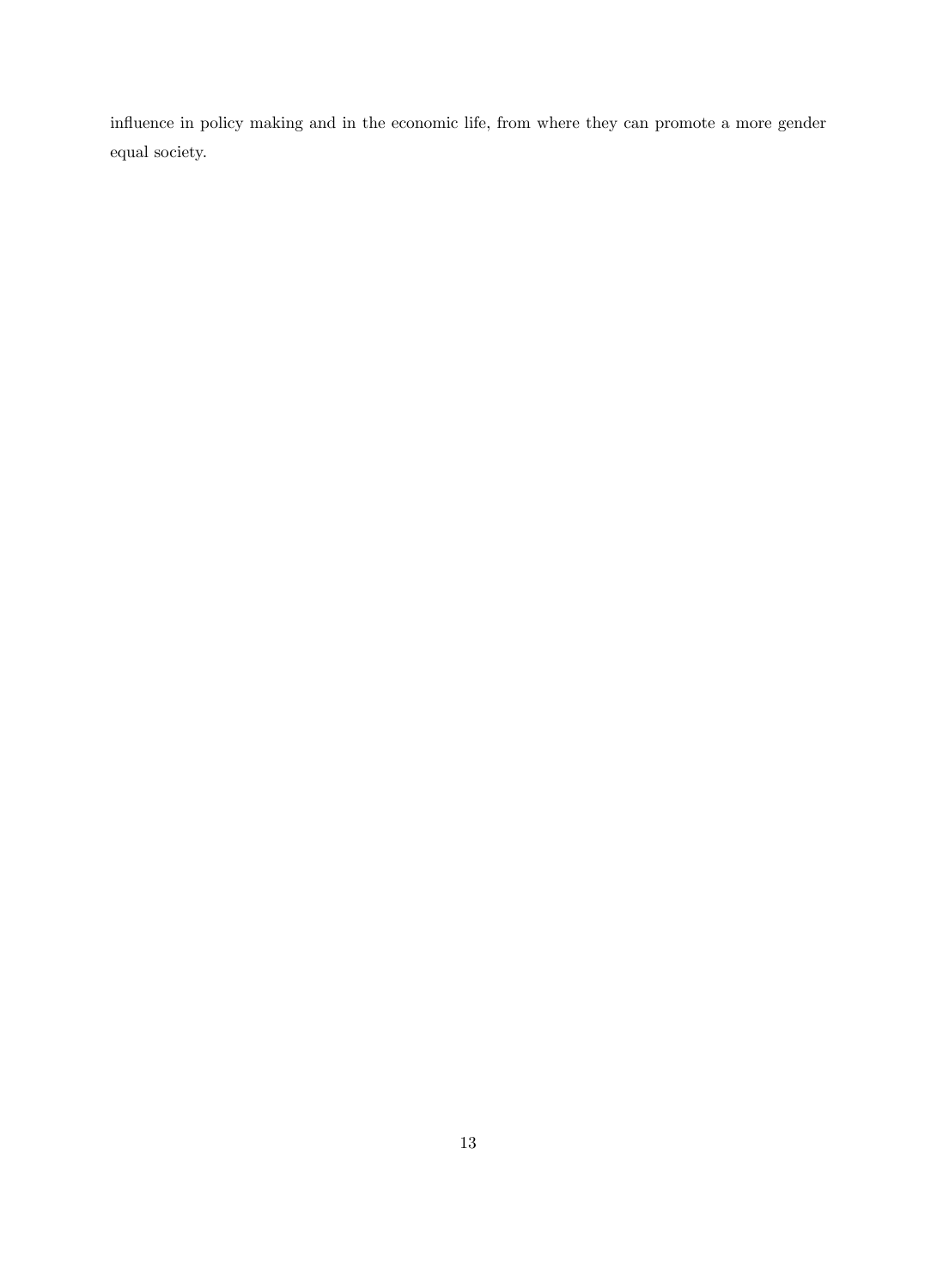### References

- [1] Arcidiacono, Peter, V. Joseph Hotz, and Songman Kang, (2012), "Modeling college major choices using elicited measures of expectations and counterfactuals", Journal of Econometrics 166.1, 3-16.
- [2] British Medical Association Equal Opportunities Committee. (2009), "Equality and diversity in UK medical schools", BMA Marketing & Publications, London.
- [3] Burgoon, B. A., and M. J. Hiscox. (2009) "The Gender Divide over International Trade: Why Do Men and Women Have Different Views about Openness to the World Economy." Working paper.
- [4] Campa, Pamela. (2011) "Gender quotas, female politicians and public expenditures: quasiexperimental evidence." Working Paper.
- [5] Campa, Pamela, Alessandra Casarico, and Paola Profeta. (2011), "Gender culture and gender gap in employment." CESifo Economic Studies 57.1, 156-182.
- [6] Canes, Brandice J., and Harvey S. Rosen. (1995), "Following in her footsteps? Faculty gender composition and womenís choices of college majors." Industrial and labor relations review, 486-504.
- [7] Chattopadhyay, Raghabendra, and Esther Duflo. (2004), "Women as policy makers: Evidence from a randomized policy experiment in India." Econometrica 72.5, 1409-1443.
- [8] Chevalier, Arnaud. "Education, Occupation and Career Expectations: Determinants of the Gender Pay Gap for UK Graduates." (2007), Oxford Bulletin of Economics and Statistics 69.6, 819-842.
- [9] Clots-Figueras, Irma. (2011), "Women in politics: Evidence from the Indian States." Journal of Public Economics 95.7, 664-690.
- [10] Correll, Shelley J. (2001), "Gender and the Career Choice Process: The Role of Biased Self-Assessments." American Journal of Sociology 106.6, 1691-1730.
- [11] Dynan, Karen E., and Cecilia Elena Rouse. (1997), "The underrepresentation of women in economics: A study of undergraduate economics students." The Journal of Economic Education 28.4, 350-368.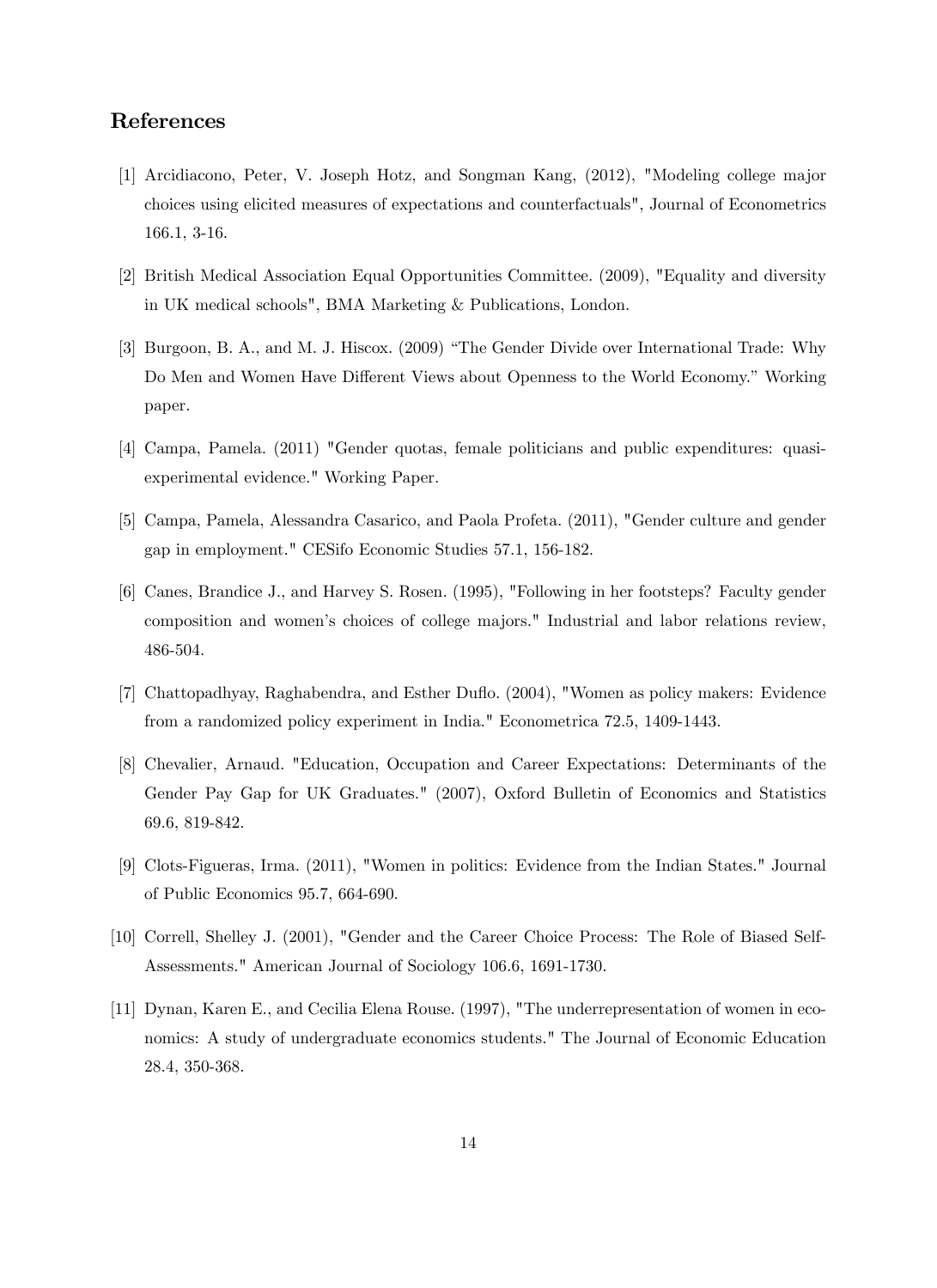- [12] Ferreira, Fernando, and Joseph Gyourko. (2014), "Does gender matter for political leadership? The case of US mayors", Journal of Public Economics, 112, 24–39.
- [13] Filippin, Antonio and Paolo Crosetto. (2014), "A reconsideration of gender differences in risk attitudes," Working Papers 2014-01, Grenoble Applied Economics Laboratory (GAEL).
- [14] Goldin, Claudia, Lawrence F. Katz, and Ilyana Kuziemko. (2006), "The Homecoming of American College Women: The Reversal of the College Gender Gap." The Journal of Economic Perspectives 20.4, 133.
- [15] Guiso, Luigi, Ferdinando Monte, Paola Sapienza, and Luigi Zingales. (2008), "Culture, gender, and math." Science 320, 5880, 1164.
- [16] Gunderson, M. (1989), "Male–female wage differentials and policy responses", J. Econ. Lit.  $27, 46 - 72.$
- [17] Machin, Stephen, and Patrick A. Puhani. (2003), "Subject of degree and the gender wage differential: evidence from the UK and Germany." Economics Letters 79.3, 393-400.
- [18] May, Ann Mari, Mary G. McGarvey, and Robert Whaples. (forthcoming), "Are Disagreements Among Male And Female Economists Marginal At Best?: A Survey Of AEA Members And Their Views On Economics And Economic Policy." Contemporary Economic Policy.
- [19] McDonald, Judith A., and Robert J. Thornton. (2007), "Do new male and female college graduates receive unequal pay?" Journal of Human Resources 42.1, 32-48.
- [20] Moss-Racusin, Corinne A., John F. Dovidio, Victoria L. Brescoll, Mark J. Graham, and Jo Handelsman (2012), "Science facultyís subtle gender biases favor male students." Proceedings of the National Academy of Sciences 109.41, 16474-16479.
- [21] OíLeary, Nigel C., and Peter J. Sloane. (2005), "The return to a university education in Great Britain." National Institute Economic Review 193.1, 75-89.
- [22] Persson, Torsten, and Guido Tabellini. (2002), Political economics: explaining economic policy. MIT press.
- [23] Jonung, Christina, and Ann-Charlotte Stahlberg. (2012), "Reaching the top? On gender balance in the Economics profession." Econ Journal Watch 5.2, 174-192.
- [24] Kahn, Shulamit. (1995), "Women in the economics profession." The Journal of Economic Perspectives 9.4, 193-206.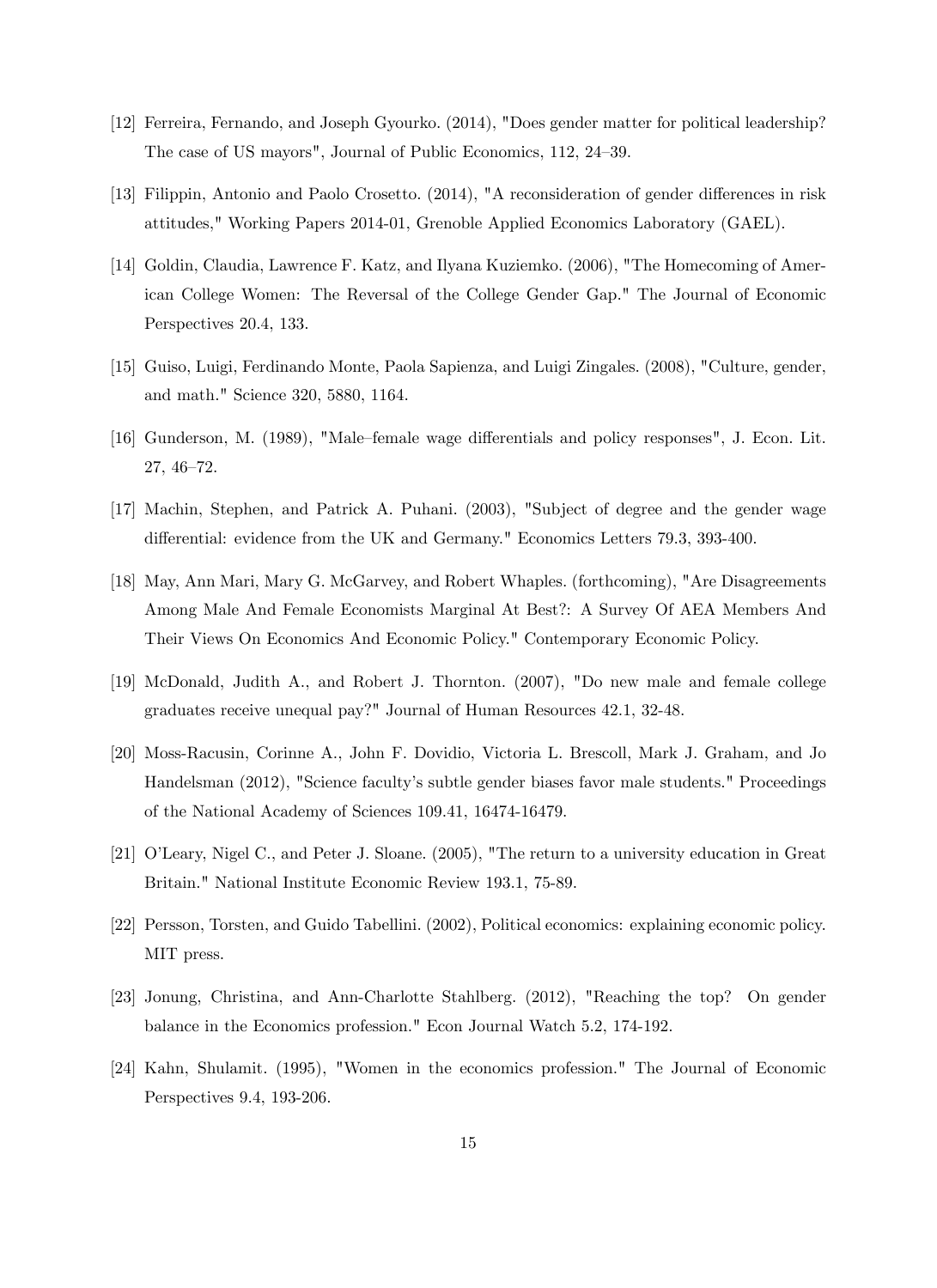- [25] Svaleryd, Helena. (2009), "Women's representation and public spending." European Journal of Political Economy 25.2, 186-198.
- [26] Tonin, Mirco, and Jackline Wahba. (2014), "The cost of undershooting in degree choice", University of Southampton, mimeo.
- [27] Turner, Sarah E., and William G. Bowen. (1998), "Choice of major: The changing (unchanging) gender gap." Indus. & Lab. Rel. Rev. 52, 289.
- [28] World Economic Forum. (2013), "The global gender gap report 2013."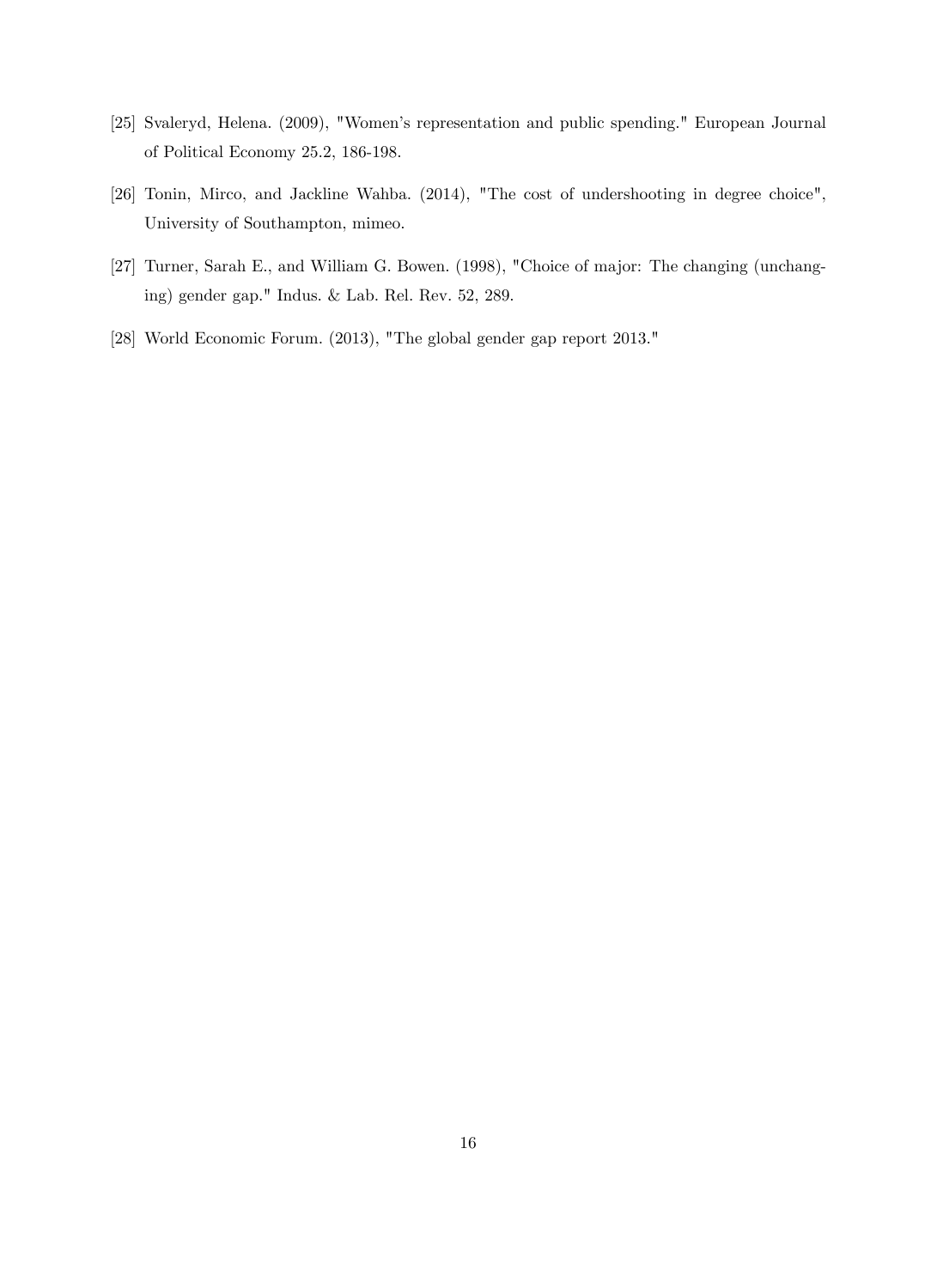| ZUUUIUJ                                   |        | All Degrees Economics Degree P-Value |      |
|-------------------------------------------|--------|--------------------------------------|------|
|                                           | (1)    | (2)                                  | (3)  |
| <b>Individual Characteristics</b>         |        |                                      |      |
| Female                                    | 57.01  | 27.43                                | 0.00 |
| Age Groups                                |        |                                      |      |
| <20 years                                 | 81.36  | 95.07                                | 0.00 |
|                                           |        |                                      |      |
| <b>Ethnic Origin</b>                      |        |                                      |      |
| White                                     | 79.40  | 63.30                                | 0.00 |
| Asian                                     | 9.56   | 23.30                                | 0.00 |
| <b>Black</b>                              | 5.76   | 7.00                                 | 0.01 |
| Mixed                                     | 3.12   | 3.50                                 | 0.28 |
| Other & Unknown                           | 2.16   | 2.91                                 | 0.01 |
|                                           |        |                                      |      |
|                                           |        |                                      |      |
| <b>Socio-Economic Group</b>               |        |                                      |      |
| Higher managerial and professional occup. | 16.14  | 25.20                                | 0.00 |
| Intermediate occupations                  | 11.55  | 12.56                                | 0.12 |
| Lower managerial and professional occup.  | 23.43  | 24.57                                | 0.19 |
| Lower supervisory and technical occup.    | 3.48   | 2.91                                 | 0.12 |
| Routine occupations                       | 5.07   | 3.50                                 | 0.00 |
| Semi-routine occupations                  | 13.37  | 8.34                                 | 0.00 |
|                                           | 5.97   | 6.15                                 | 0.70 |
| Small employers and own account workers   |        |                                      |      |
| Unknown                                   | 20.99  | 16.77                                | 0.00 |
| <b>School Type</b>                        |        |                                      |      |
| Independent                               | 9.13   | 24.06                                | 0.00 |
| <b>Further Education</b>                  | 18.21  | 5.90                                 | 0.00 |
| <b>Grammar School</b>                     | 7.57   | 13.61                                | 0.00 |
| Sixth Form College                        | 18.17  | 17.78                                | 0.62 |
| State exc Grammar                         | 37.08  | 36.28                                | 0.42 |
|                                           |        |                                      |      |
|                                           |        |                                      |      |
| <b>A Level Subjects</b>                   |        |                                      |      |
| <b>Economics A level</b>                  | 2.77   | 62.37                                | 0.00 |
| Economics AS level                        | 0.10   | 1.70                                 | 0.00 |
| Math A level                              | 13.62  | 53.60                                | 0.00 |
| Math AS level                             | 2.51   | 5.14                                 | 0.00 |
| Science A level                           | 28.24  | 32.28                                | 0.00 |
| Science AS level                          | 4.63   | 9.78                                 | 0.00 |
|                                           |        |                                      |      |
| Tariff                                    | 221.4  | 357.8                                | 0.00 |
| Russell                                   | 24.08  | 49.43                                | 0.00 |
|                                           |        |                                      |      |
| Number of Observations                    | 185002 | 2373                                 |      |

#### **Table 1: Characteristics of Students Enroled for University Degrees Through UCAS in 2008/09**

Notes: All numbers in col. 1 and 2, except for Tariff, are %.

P-value reports the results of a t-test of Ho: All Degrees=Economics Degree.

Russell indicate enrolment in a university belonging to the Russell Group.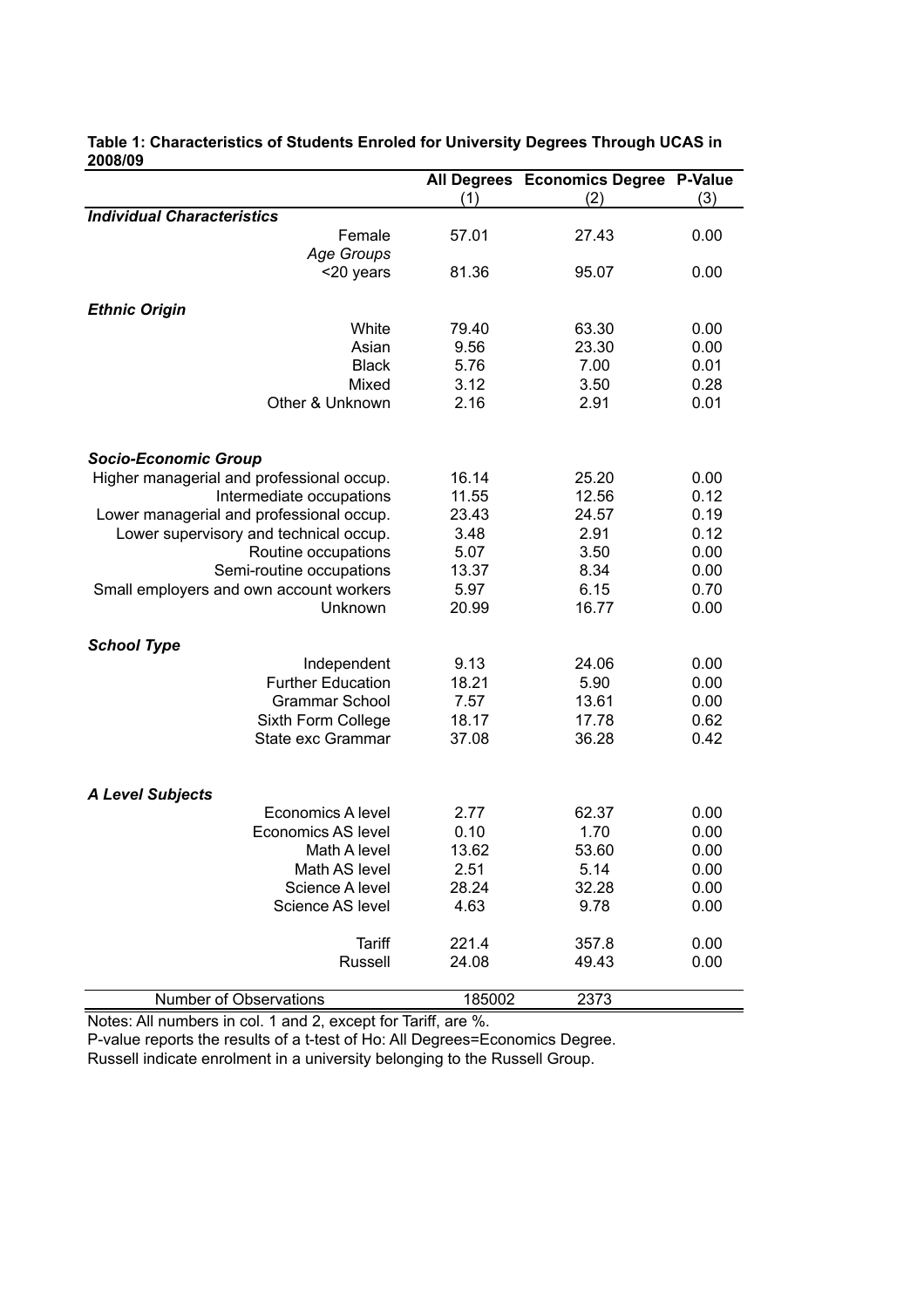| Table 2: Application Stages to Economics Degrees, by Gender | Male  | <b>Female</b> | <b>P-Value</b> |
|-------------------------------------------------------------|-------|---------------|----------------|
|                                                             | (1)   | (2)           | (3)            |
| Apply to Economics Degree                                   | 3.78  | 1.16          | 0.00           |
|                                                             |       |               |                |
| Receive Conditional offer Applying                          | 76.49 | 78.29         | 0.18           |
| Receive Unconditional offer Applying                        | 11.85 | 10.27         | 0.12           |
| Receive an Offer Applying                                   | 86.47 | 85.60         | 0.42           |
| Firm Decision Offer                                         | 59.65 | 58.66         | 0.56           |
| Insurance Decision Offer                                    | 50.67 | 49.70         | 0.57           |
| Enrol   Offer                                               | 61.28 | 58.85         | 0.17           |
| <b>A Level Subjects</b>                                     |       |               |                |
| <b>Unconditional</b>                                        |       |               |                |
| Economics A level                                           | 5.59  | 1.96          | 0.00           |
| <b>Economics AS level</b>                                   | 1.42  | 0.06          | 0.00           |
| Math A level                                                | 19.49 | 10.03         | 0.00           |
| Math AS level                                               | 2.92  | 2.25          | 0.00           |
| <b>Conditional on applying to Economics Degrees</b>         |       |               |                |
| Economics A level                                           | 53.64 | 49.2          | 0.01           |
| <b>Economics AS level</b>                                   | 1.62  | 2.39          | 0.07           |
| Math A level                                                | 43.45 | 49.35         | 0.02           |
| Math AS level                                               | 5.24  | 5.14          | 0.01           |
| <b>Scores</b>                                               |       |               |                |
| <b>Tariff</b>                                               | 223   | 220           | 0.00           |
| Tariff   Apply to Economics                                 | 312   | 339           | 0.00           |
| Tariff   Enrol in Economics                                 | 346   | 388           | 0.00           |
| Number of Observations (Enrol in Economics)                 | 1722  | 651           |                |

**Table 2: Application Stages to Economics Degrees, by Gender**

Notes: All numbers in col. 1 and 2, except for Tariff, are %.

P-value reports the results of a t-test of Ho: Male=Female.

The unit of observation is the student. Note that a student may apply to Economics in several universities.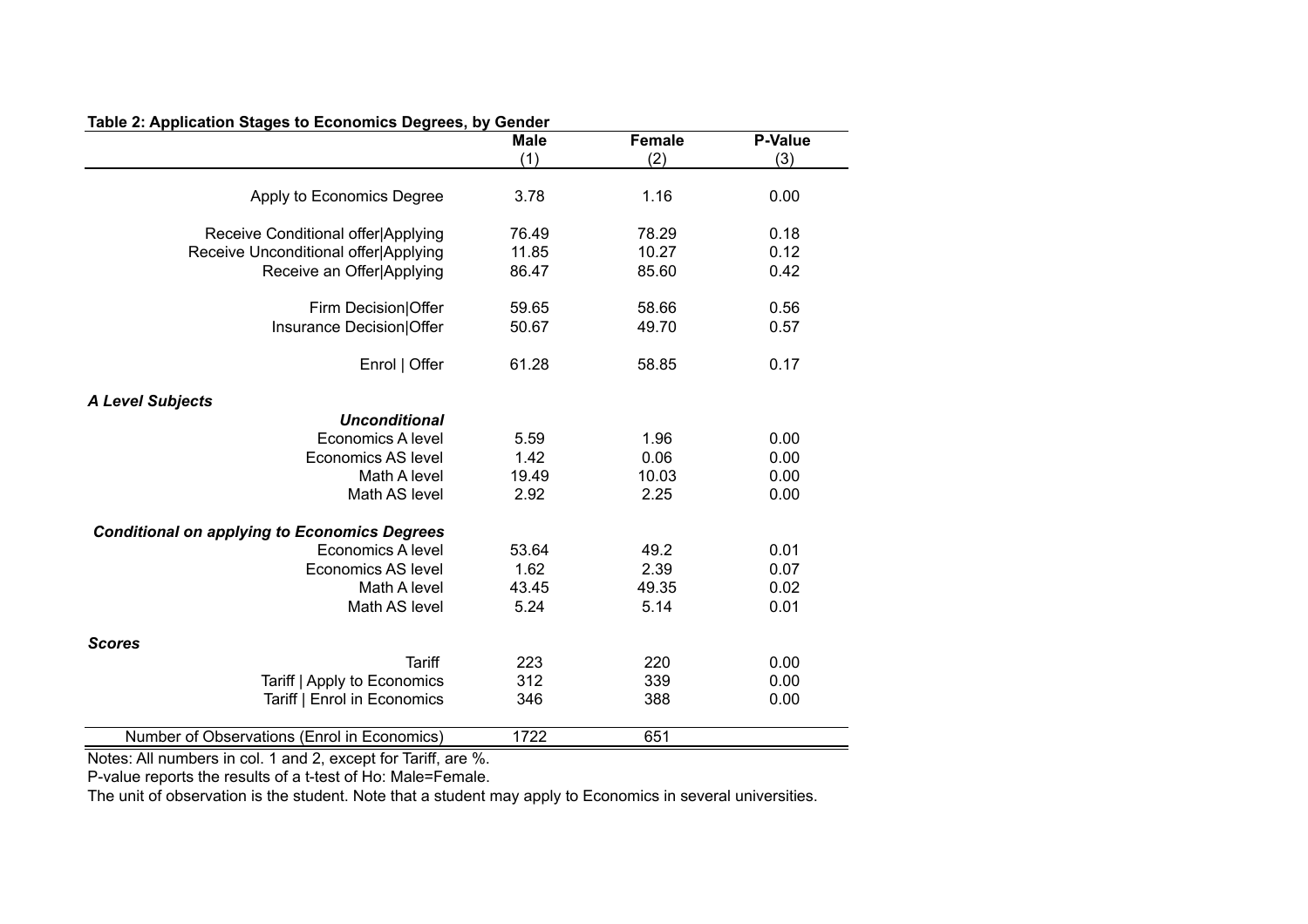| Table 3: Probability of University Enrolment in Economics Degree (Marginal Effects) |  |  |  |  |
|-------------------------------------------------------------------------------------|--|--|--|--|
|-------------------------------------------------------------------------------------|--|--|--|--|

|                                        | (1)                   | (2)         | (3)                    | (4)              | (5)              | (6)              | (7)         |
|----------------------------------------|-----------------------|-------------|------------------------|------------------|------------------|------------------|-------------|
|                                        |                       |             |                        |                  |                  |                  |             |
| female                                 | $-0.012***$           | $-0.011***$ | $-0.010***$            | $-0.008***$      | $-0.004***$      | $-0.004***$      | $-0.004***$ |
|                                        | (0.001)               | (0.000)     | (0.000)                | (0.000)          | (0.000)          | (0.000)          | (0.000)     |
| age group (<20 years)                  | $0.009***$            | $0.006***$  | $0.005***$             | $0.003***$       | 0.000            | $-0.001$         | $-0.001$    |
|                                        | (0.000)               | (0.000)     | (0.000)                | (0.000)          | (0.000)          | (0.001)          | (0.000)     |
| <b>Ethnic Origin</b>                   |                       |             |                        |                  |                  |                  |             |
| Asian                                  | $0.018***$            | $0.017***$  | $0.012***$             | $0.008***$       | $0.004***$       | $0.004***$       | $0.004***$  |
|                                        | (0.001)               | (0.001)     | (0.001)                | (0.001)          | (0.001)          | (0.001)          | (0.001)     |
| <b>Black</b>                           | $0.010***$            | $0.013***$  | $0.006***$             | $0.006***$       | $0.004***$       | $0.005***$       | $0.005***$  |
|                                        |                       | (0.002)     |                        |                  |                  |                  | (0.001)     |
| Mixed                                  | (0.002)<br>$0.004***$ | $0.004***$  | (0.001)<br>$0.002*$    | (0.001)<br>0.001 | (0.001)<br>0.001 | (0.001)<br>0.001 | 0.001       |
|                                        |                       |             |                        |                  |                  |                  |             |
|                                        | (0.002)               | (0.001)     | (0.001)                | (0.001)          | (0.001)          | (0.001)          | (0.001)     |
| Other                                  | $0.012***$            | $0.012***$  | $0.006**$              | $0.004**$        | $0.004**$        | $0.004**$        | $0.004**$   |
|                                        | (0.003)               | (0.003)     | (0.002)                | (0.002)          | (0.002)          | (0.002)          | (0.002)     |
| Unknown                                | $0.005*$              | $0.005**$   | 0.003                  | 0.002            | 0.002            | 0.002            | 0.002       |
|                                        | (0.002)               | (0.002)     | (0.002)                | (0.002)          | (0.001)          | (0.001)          | (0.001)     |
| <b>Socio-Econ Group</b>                |                       |             |                        |                  |                  |                  |             |
| Intermediate occupations               | $-0.002***$           | $-0.001*$   | $-0.001$               | $-0.000$         | $-0.000$         | $-0.000$         | $-0.000$    |
|                                        | (0.001)               | (0.001)     | (0.001)                | (0.001)          | (0.000)          | (0.000)          | (0.000)     |
| Lower manag. and professional occup.   | $-0.003***$           | $-0.002***$ | $-0.002***$            | $-0.001*$        | $-0.000$         | $-0.000$         | $-0.000$    |
|                                        | (0.000)               | (0.000)     | (0.000)                | (0.000)          | (0.000)          | (0.000)          | (0.000)     |
| Lower supervisory and technical occup. | $-0.004***$           | $-0.002**$  | $-0.002**$             | $-0.001$         | 0.000            | 0.000            | 0.000       |
|                                        | (0.001)               | (0.001)     | (0.001)                | (0.001)          | (0.001)          | (0.001)          | (0.001)     |
| Routine occupations                    | $-0.005***$           | $-0.003***$ | $-0.003***$            | $-0.001*$        | $-0.001$         | $-0.000$         | $-0.000$    |
|                                        | (0.001)               | (0.001)     | (0.001)                | (0.001)          | (0.001)          | (0.001)          | (0.001)     |
| Semi-routine occupations               | $-0.006***$           | $-0.004***$ | $-0.004***$            | $-0.002***$      | $-0.001***$      | $-0.001***$      | $-0.001***$ |
|                                        | (0.000)               | (0.000)     | (0.000)                | (0.000)          | (0.000)          | (0.000)          | (0.000)     |
| Small empl. and own account workers    | $-0.004***$           | $-0.003***$ | $-0.002***$            | $-0.001$         | $-0.000$         | $-0.000$         | $-0.000$    |
|                                        | (0.001)               | (0.001)     |                        | (0.001)          | (0.001)          | (0.001)          | (0.001)     |
| Unknown                                | $-0.005***$           | $-0.003***$ | (0.001)<br>$-0.003***$ | $-0.001***$      | $-0.000$         | $-0.000$         | $-0.000$    |
|                                        |                       |             |                        |                  |                  |                  |             |
|                                        | (0.000)               | (0.000)     | (0.000)                | (0.000)          | (0.000)          | (0.000)          | (0.000)     |
| <b>School Type</b>                     |                       |             |                        |                  |                  |                  |             |
| <b>Further Education</b>               |                       | $-0.009***$ | $-0.008***$            | $-0.006***$      | $-0.002***$      | $-0.001***$      | $-0.001***$ |
|                                        |                       | (0.000)     | (0.000)                | (0.000)          | (0.000)          | (0.000)          | (0.000)     |
| <b>Grammar School</b>                  |                       | $-0.002***$ | $-0.001***$            | $-0.002***$      | 0.000            | $-0.000$         | $-0.000$    |
|                                        |                       | (0.000)     | (0.001)                | (0.000)          | (0.000)          | (0.000)          | (0.000)     |
| Other                                  |                       | $-0.008***$ | $-0.008***$            | $-0.006***$      | $-0.002***$      | $-0.002***$      | $-0.002***$ |
|                                        |                       | (0.000)     | (0.000)                | (0.000)          | (0.000)          | (0.000)          | (0.000)     |
| Sixth Form College                     |                       | $-0.006***$ | $-0.006***$            | $-0.004***$      | $-0.001***$      | $-0.001**$       | $-0.001**$  |
|                                        |                       | (0.000)     | (0.000)                | (0.000)          | (0.000)          | (0.000)          | (0.000)     |
| State exc Grammar                      |                       | $-0.007***$ | $-0.006***$            | $-0.004***$      | $-0.000$         | 0.000            | 0.000       |
|                                        |                       | (0.000)     | (0.000)                | (0.000)          | (0.000)          | (0.000)          | (0.000)     |
|                                        |                       |             |                        |                  |                  |                  |             |
| Math A level                           |                       |             |                        | $0.020***$       | $0.011***$       | $0.010***$       | $0.010***$  |
|                                        |                       |             |                        | (0.001)          | (0.001)          | (0.001)          | (0.001)     |
| Math AS level                          |                       |             |                        | $0.012***$       | $0.005***$       | $0.004***$       | $0.005***$  |
|                                        |                       |             |                        | (0.002)          | (0.001)          | (0.001)          | (0.001)     |
| Economics A level                      |                       |             |                        |                  | $0.122***$       | $0.116***$       | $0.962***$  |
|                                        |                       |             |                        |                  | (0.005)          | (0.005)          | (0.006)     |
| Economics AS level                     |                       |             |                        |                  | $0.007***$       | $0.006***$       | $0.006***$  |
|                                        |                       |             |                        |                  | (0.002)          | (0.002)          | (0.002)     |
|                                        |                       |             |                        |                  |                  |                  |             |
|                                        |                       |             |                        |                  |                  | $0.005***$       | $0.005***$  |
| Tariff                                 |                       |             |                        |                  |                  |                  |             |
|                                        |                       |             |                        |                  |                  | (0.001)          | (0.001)     |
|                                        |                       |             |                        |                  |                  |                  |             |
| Regional dummies                       |                       |             | yes                    | yes              | yes              | yes              | yes         |
| A Level subject combination dummies    |                       |             |                        |                  |                  |                  | yes         |
|                                        |                       |             |                        |                  |                  |                  |             |
| Base (Predicted Prob at X bar)         | 0.0089                | 0.0076      | 0.0069                 | 0.0061           | 0.0038           | 0.0038           | 0.0037      |
|                                        |                       |             |                        |                  |                  |                  |             |
| Psuedo $R^2$                           | 0.071                 | 0.094       | 0.105                  | 0.147            | 0.334            | 0.335            | 0.34        |
| Number of Observations                 | 185002                | 184690      | 184105                 | 184105           | 184105           | 184105           | 184105      |

Notes: Probit regression. Standard errors in parentheses. \*\*\* p<0.01, \*\* p<0.05, \* p<0.1

Omitted categories: Ethnic Origin: white; Socio-Econ Group: Higher managerial and professional occupations; School Type: Independent School.

A Level subject combination dummies: Popular A level combinations of Math, Economics, Sciences, English and Business.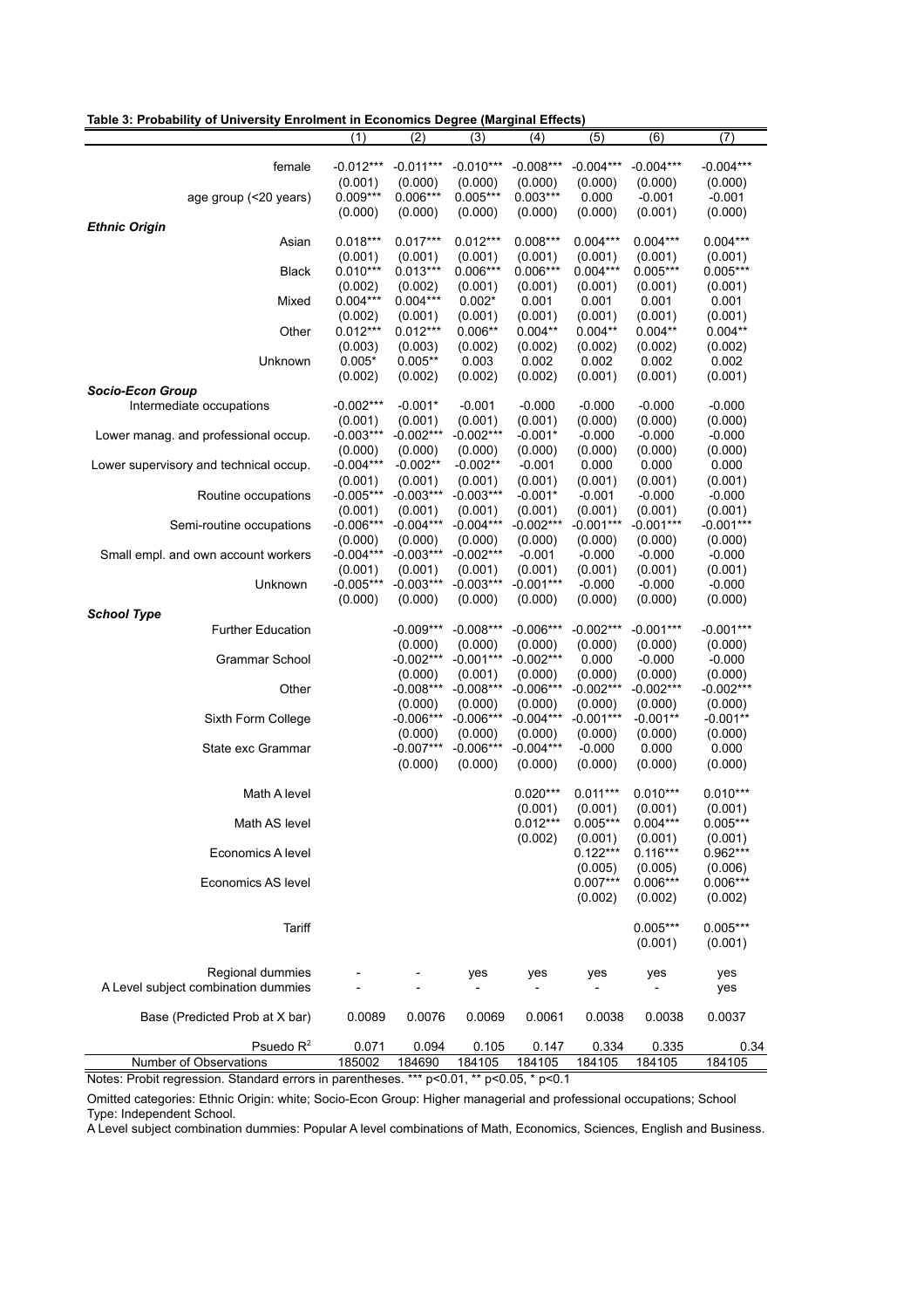|                                                | <b>Apply</b>           | <b>Cond Offer</b> | <b>Uncond Offer</b> | <b>Offer</b>        | <b>Offer</b>        | Firm                | <b>Insurance</b>    | Enrol               | Enrol               |
|------------------------------------------------|------------------------|-------------------|---------------------|---------------------|---------------------|---------------------|---------------------|---------------------|---------------------|
|                                                |                        | (2)               | (3)                 | (4)                 | (5)                 | (6)                 | (7                  | (8)                 | (9)                 |
| female                                         | $-0.019***$<br>(0.001) | 0.001<br>(0.014)  | $-0.002$<br>(0.009) | $-0.013$<br>(0.011) | $-0.009$<br>(0.011) | $-0.004$<br>(0.017) | $-0.013$<br>(0.018) | $-0.018$<br>(0.017) | $-0.011$<br>(0.018) |
| Base (Predicted Prob at X bar)<br>Psuedo $R^2$ | 0.0141<br>0.1048       | 0.7935<br>0.1240  | 0.0850<br>0.1660    | 0.8796<br>0.0790    | 0.8830<br>0.0920    | 0.5950<br>0.0350    | 0.5010<br>0.0390    | 0.4752<br>0.0630    | 0.5301<br>0.0590    |
| Observations                                   | 184105                 | 4963              | 4963                | 4958                | 4958                | 4280                | 4277                | 4961                | 4280                |

#### **Table 4: Gender and the Application Process for Economics Degree (Marginal Effects)**

Notes: Probit regression. Standard errors in parentheses. \*\*\* p<0.01, \*\* p<0.05, \* p<0.1

Controls are age, ethnic background, socio economic background, region, and school type.

Col 1: Probability of applying to Economics degree.

Col 2: Probability of receiving a Conditional Offer, conditional on having applied.

Col 3: Probability of receiving an Unconditional Offer, conditional on having applied.

Col 4: Probability of receiving an offer (conditional or unconditional), conditional on having applied.

Col 5: Probability of receiving an offer (conditional or unconditional), conditional on having applied. Controlling for score & A Level subjects.

Col 6: Probability of firm decision, conditional on having an offer.

Col 7: Probability of insurance decision, conditional on having an offer.

Col 8: Probability of Enrolment conditional on having applied to Economics.

Col 9: Probability of Enrolment conditional on having an Economics offer.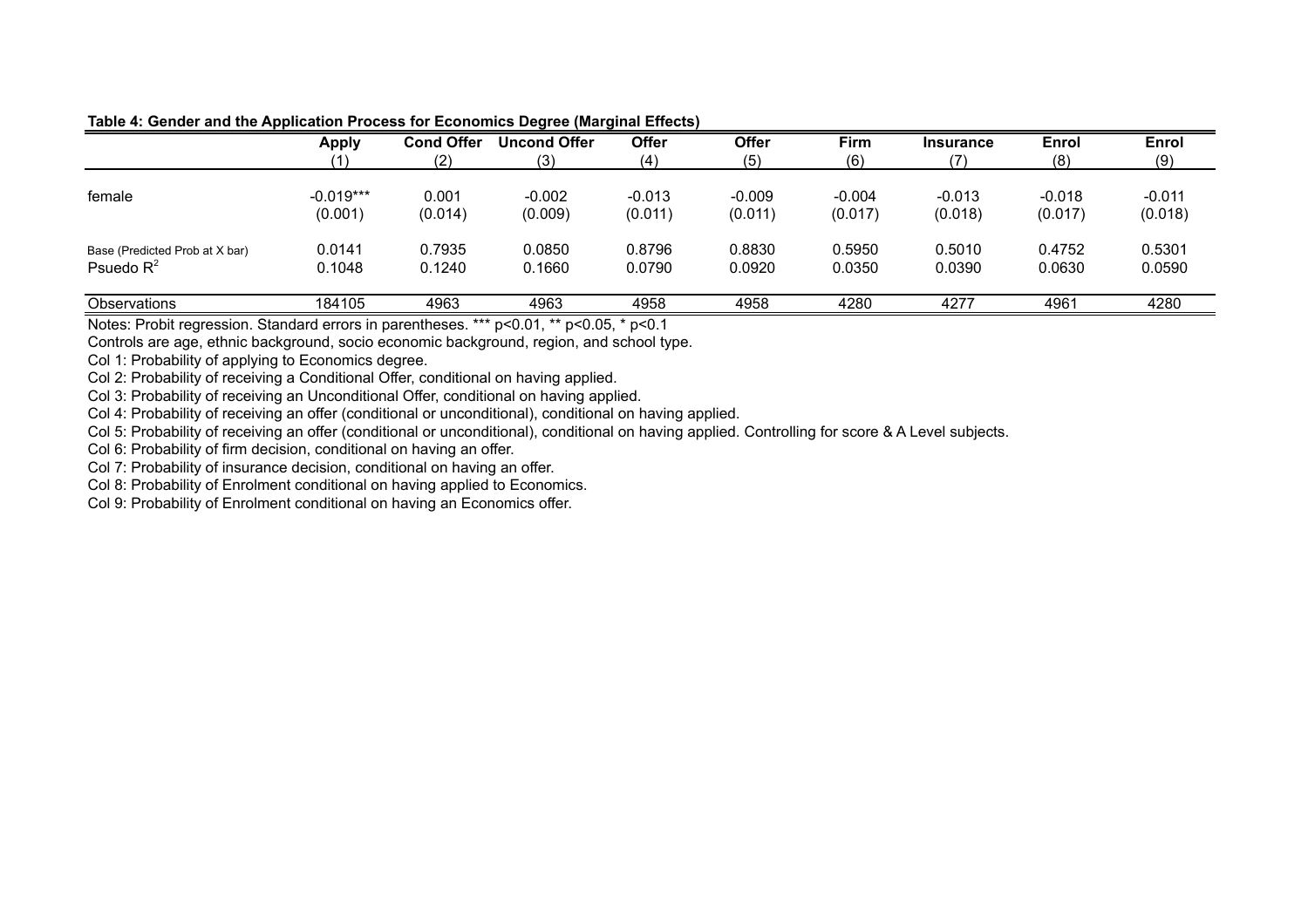|                                |                        |                        |                                                                                                                                                |                        | Econ A level Math A level Apply Econ Econ A level Apply Econ  Math A level Apply Econ  Math & Econ A levels |
|--------------------------------|------------------------|------------------------|------------------------------------------------------------------------------------------------------------------------------------------------|------------------------|-------------------------------------------------------------------------------------------------------------|
|                                |                        |                        | (3)                                                                                                                                            | (4                     | (5)                                                                                                         |
| female                         | $-0.017***$<br>(0.001) | $-0.065***$<br>(0.001) | $-0.083***$<br>(0.013)                                                                                                                         | $-0.027***$<br>(0.003) | $-0.036***$<br>(0.021)                                                                                      |
| Base (Predicted Prob at X bar) | 0.0125                 | 0.0797                 | 0.3458                                                                                                                                         | 0.0663                 | 0.4838                                                                                                      |
| Psuedo $R^2$                   | 0.161                  | 0.166                  | 0.021                                                                                                                                          | 0.049                  | 0.010                                                                                                       |
| Observations                   | 184105                 | 184105                 | 6527                                                                                                                                           | 26098                  | 2782                                                                                                        |
| $\mathbf{r}$<br>$\sim$         |                        |                        | والمتعاوض والمراجع<br>$\begin{array}{cccc}\n\bullet & \bullet & \bullet & \bullet & \bullet & \bullet & \bullet & \bullet\n\end{array}$<br>- - |                        |                                                                                                             |

|  |  | Table 5: Gender Gap in A level Subjects and Conditional Applications (Marginal Effects) |  |
|--|--|-----------------------------------------------------------------------------------------|--|
|--|--|-----------------------------------------------------------------------------------------|--|

Notes: Probit regression. Standard errors in parentheses. \*\*\* p<0.01, \*\* p<0.05, \* p<0.1

Controls are age, ethnic background, socio economic background, region, and school type.

Col 1: Probability of having done Economics A level, conditional on enrollment in university degree

Col 2: Probability of having done Maths A level, conditional on enrollment in university degree

Col 3: Probability of applying to Economics Degree, having done Economics A level

Col 4: Probability of applying to Economics Degree conditional on having done Maths A level

Col 5: Probability of applying to Economics Degree conditional on having done Maths and Economics A levels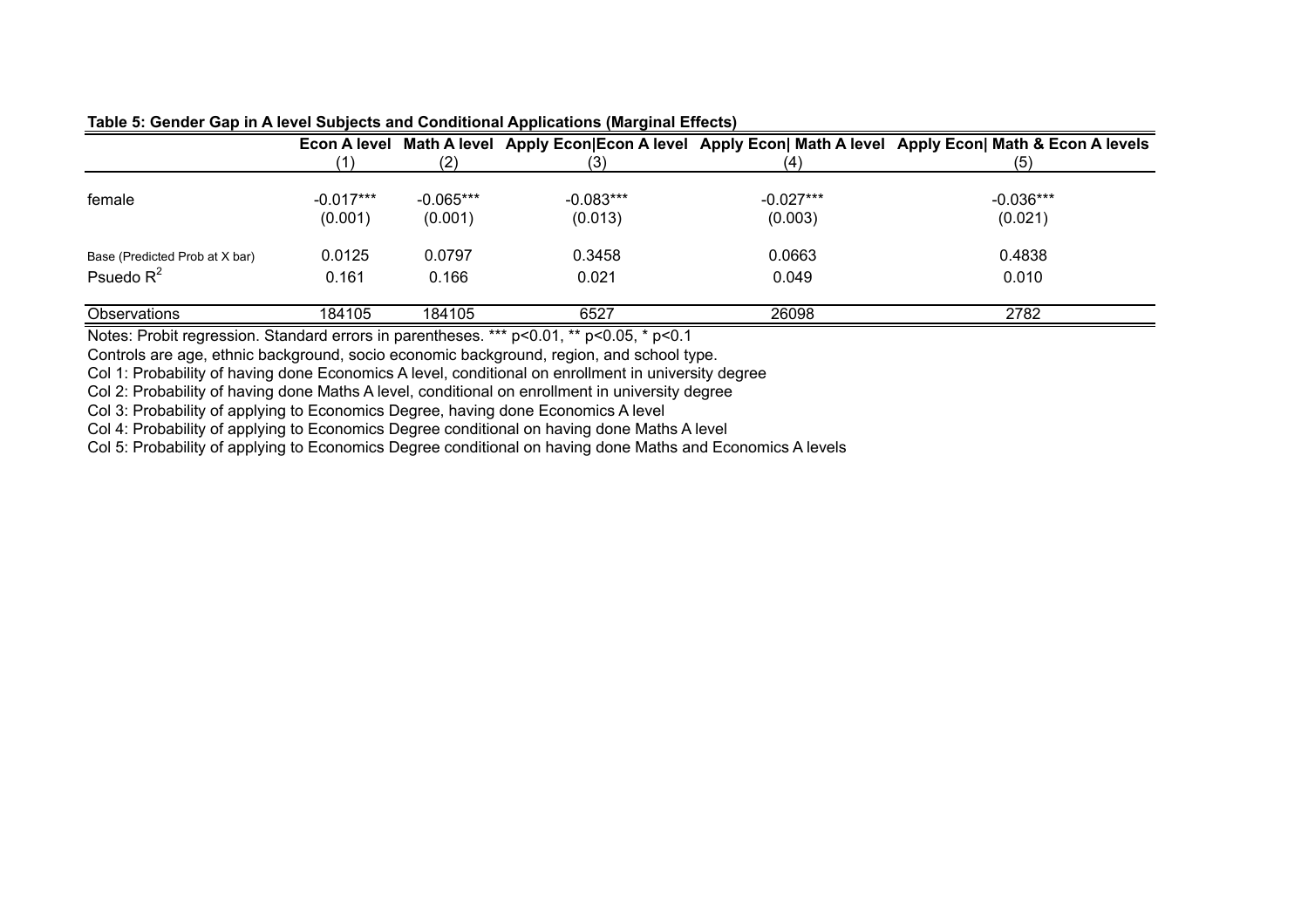|                            | All           |             | <b>Math A level</b> |             | <b>No Math A Level</b> |             | <b>Economics A Level</b> |             |  |
|----------------------------|---------------|-------------|---------------------|-------------|------------------------|-------------|--------------------------|-------------|--|
|                            | <b>Female</b> | <b>Male</b> | <b>Female</b>       | <b>Male</b> | <b>Female</b>          | <b>Male</b> | <b>Female</b>            | <b>Male</b> |  |
|                            | (1)           | (2)         | (3)                 | (4)         | (5)                    | (6)         | (7)                      | (8)         |  |
| <b>Nursing</b>             | 8.8           | 1.2         | 1.2                 | 0.0         | 9.6                    | 1.4         | 0.2                      | 0.0         |  |
| <b>Natural Sciences</b>    | 13.0          | 14.0        | 19.7                | 17.4        | 12.3                   | 13.2        | 6.3                      | 5.5         |  |
| Math & Computer Scier      | 2.2           | 9.8         | 11.0                | 16.1        | 1.2                    | 8.3         | 5.4                      | 7.0         |  |
| Engineering                | 1.1           | 9.4         | 5.2                 | 20.5        | 0.6                    | 6.8         | 0.8                      | 3.8         |  |
| Architecture               | 1.1           | 3.6         | 2.3                 | 2.9         | 0.9                    | 3.8         | 1.2                      | 2.5         |  |
| Social Studies ex Econ     | 7.5           | 4.5         | 2.9                 | 1.9         | 8.0                    | 5.1         | 12.1                     | 9.5         |  |
| Law                        | 5.2           | 3.7         | 3.8                 | 1.8         | 5.3                    | 4.1         | 6.2                      | 3.9         |  |
| <b>Business &amp; Econ</b> | 9.7           | 14.0        | 12.3                | 14.3        | 9.4                    | 13.9        | 37.1                     | 42.8        |  |
| - Finance                  | 0.1           | 0.3         | 0.5                 | 0.7         | 0.1                    | 0.3         | 1.1                      | 1.1         |  |
| - Economics                | 0.6           | 2.2         | 3.8                 | 5.6         | 0.3                    | 1.3         | 19.3                     | 24.2        |  |
| Communication              | 2.2           | 2.4         | 0.3                 | 0.3         | 2.4                    | 2.9         | 0.5                      | 0.6         |  |
| <b>Humanities</b>          | 11.7          | 8.6         | 7.2                 | 4.1         | 12.2                   | 9.7         | 10.2                     | 7.4         |  |
| Arts                       | 12.6          | 10.1        | 3.0                 | 1.8         | 13.6                   | 12.2        | 1.5                      | 1.1         |  |
| Education                  | 5.7           | 1.1         | 1.7                 | 0.3         | 6.1                    | 1.3         | 0.4                      | 0.2         |  |
| N. enrolled students       | 104770        | 80232       | 10512               | 15635       | 94258                  | 64597       | 2050                     | 4487        |  |

**Table 6 : University Enrolment Rate by Gender in Selected Subjects**

Notes: The figures are % over the number of enroled students.

Finance and Economics are sub categories of Business & Econ.